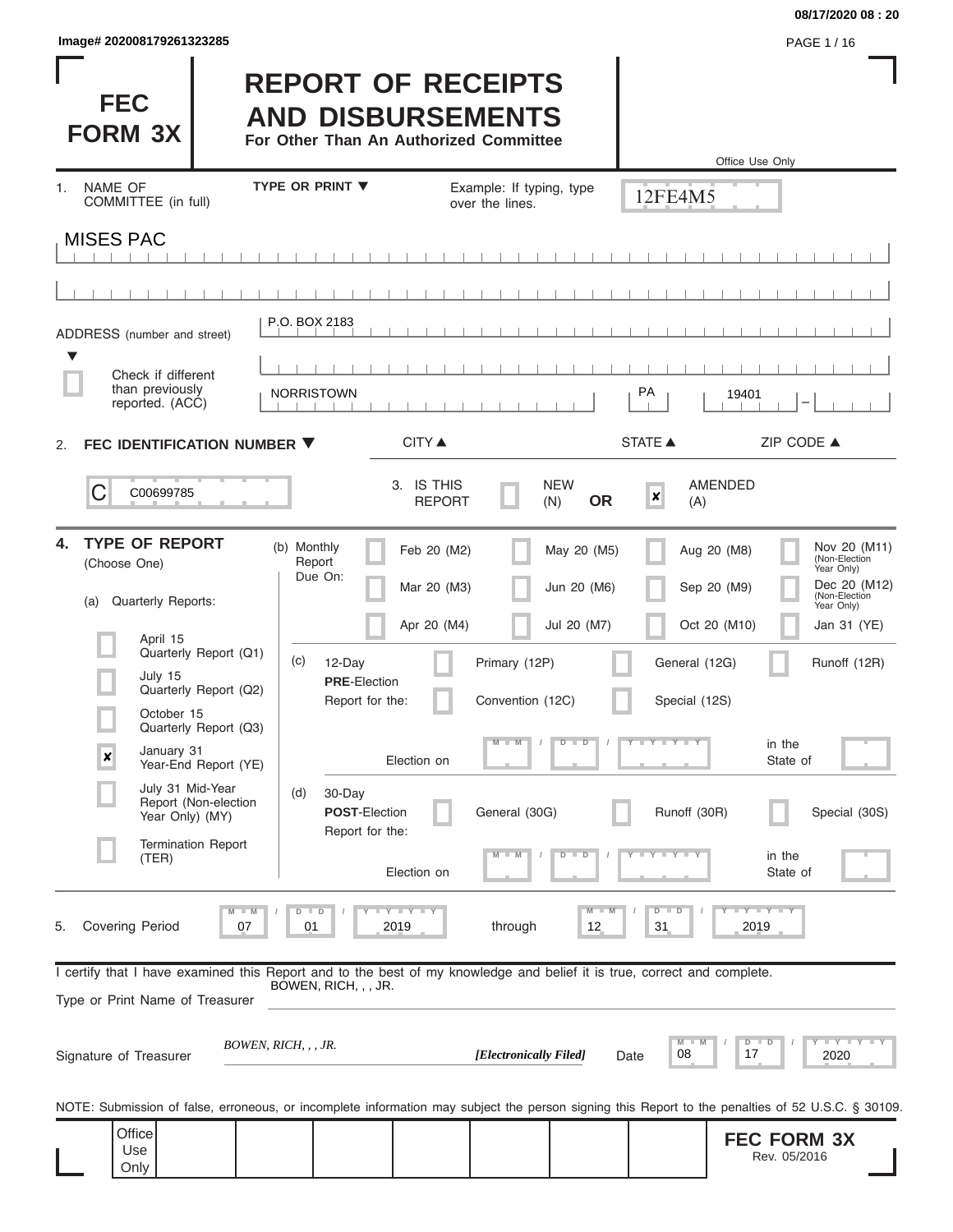|    | Image# 202008179261323286                                                                           |                                                      |                                                 |
|----|-----------------------------------------------------------------------------------------------------|------------------------------------------------------|-------------------------------------------------|
|    | FEC Form 3X (Rev. 05/2016)                                                                          | <b>SUMMARY PAGE</b><br>OF RECEIPTS AND DISBURSEMENTS | Page 2                                          |
|    | Write or Type Committee Name                                                                        |                                                      |                                                 |
|    | <b>MISES PAC</b>                                                                                    |                                                      |                                                 |
|    | M<br>Report Covering the Period:<br>From:                                                           | Y I Y I<br>D<br>D<br>2019<br>07<br>01                | D<br>31<br>2019<br>12<br>To:                    |
|    |                                                                                                     | <b>COLUMN A</b><br><b>This Period</b>                | <b>COLUMN B</b><br><b>Calendar Year-to-Date</b> |
| 6. | Cash on Hand<br>(a)<br>$-Y - Y - Y$<br>January 1,<br>2019                                           |                                                      | 0.00                                            |
|    | Cash on Hand at<br>(b)<br>Beginning of Reporting Period                                             | 3048.47                                              |                                                 |
|    | Total Receipts (from Line 19)<br>(c)                                                                | 14242.43                                             | 17430.78                                        |
|    | Subtotal (add Lines 6(b) and<br>(d)<br>6(c) for Column A and Lines<br>6(a) and 6(c) for Column B)   | 17290.90                                             | 17430.78                                        |
| 7. | Total Disbursements (from Line 31)                                                                  | 11289.85                                             | 11429.73                                        |
| 8. | Cash on Hand at Close of<br><b>Reporting Period</b><br>(subtract Line $7$ from Line $6(d)$ )        | 6001.05                                              | 6001.05                                         |
| 9. | Debts and Obligations Owed TO<br>the Committee (Itemize all on<br>Schedule C and/or Schedule D)     | 0.00                                                 |                                                 |
|    | 10. Debts and Obligations Owed BY<br>the Committee (Itemize all on<br>Schedule C and/or Schedule D) | т<br>0.00                                            |                                                 |

This committee has qualified as a multicandidate committee. (see FEC FORM 1M)

#### **For further information contact:**

Federal Election Commission 999 E Street, NW Washington, DC 20463

Toll Free 800-424-9530 Local 202-694-1100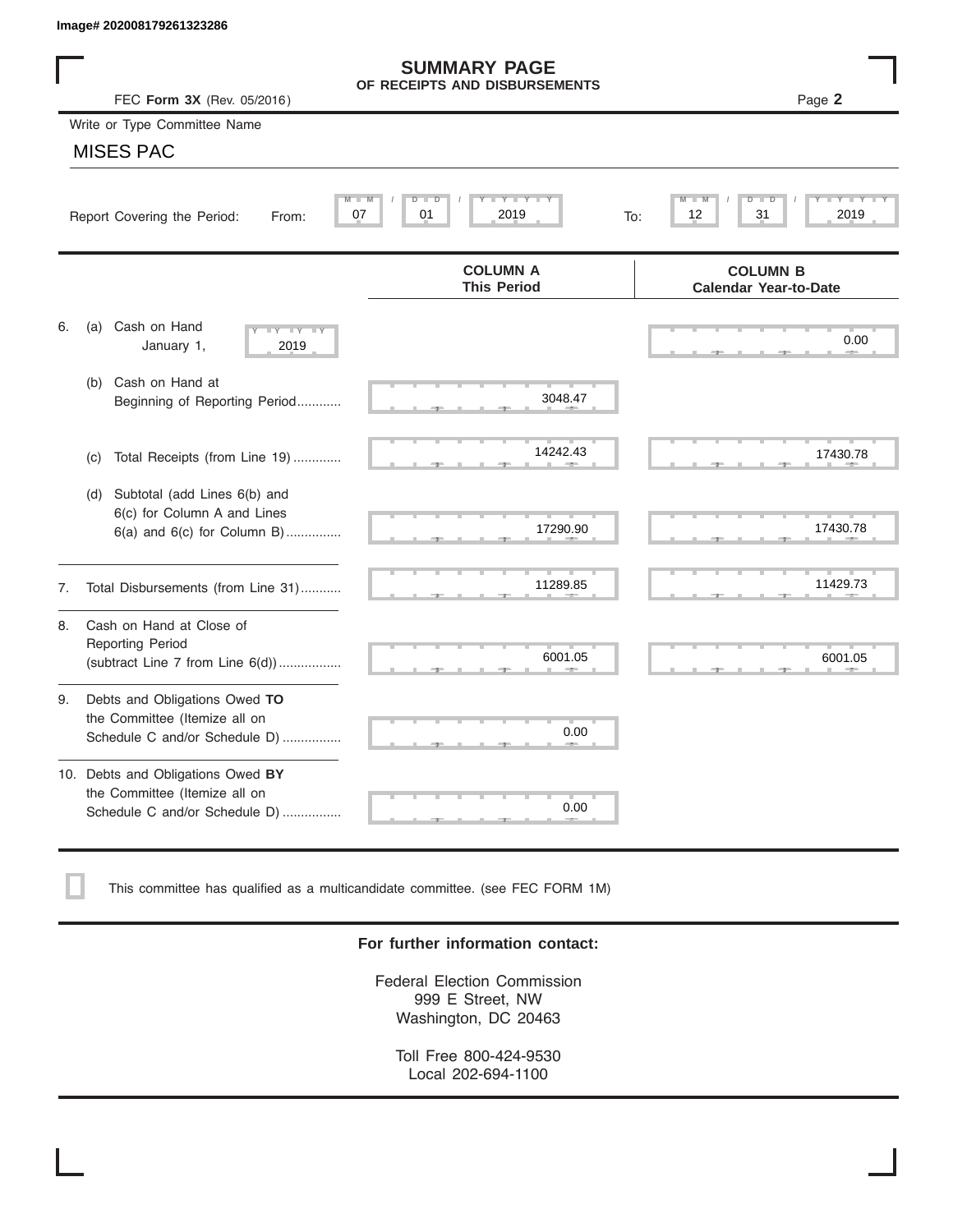#### **DETAILED SUMMARY PAGE**

#### MISES PAC

| Image# 202008179261323287                                         |                                                         |                                                                   |
|-------------------------------------------------------------------|---------------------------------------------------------|-------------------------------------------------------------------|
|                                                                   | <b>DETAILED SUMMARY PAGE</b>                            |                                                                   |
| FEC Form 3X (Rev. 05/2016)                                        | of Receipts                                             | Page 3                                                            |
| Write or Type Committee Name                                      |                                                         |                                                                   |
| <b>MISES PAC</b>                                                  |                                                         |                                                                   |
|                                                                   |                                                         |                                                                   |
| $M - M$<br>07<br>Report Covering the Period:<br>From:             | $T - Y = T - Y = T - Y$<br>$D$ $D$<br>01<br>2019<br>To: | $T - Y = T - Y$<br>$M - M$<br>$D$ $\Box$<br>D<br>12<br>31<br>2019 |
| I. Receipts                                                       | <b>COLUMN A</b><br><b>Total This Period</b>             | <b>COLUMN B</b><br><b>Calendar Year-to-Date</b>                   |
| 11. Contributions (other than loans) From:                        |                                                         |                                                                   |
| Individuals/Persons Other<br>(a)                                  |                                                         |                                                                   |
| <b>Than Political Committees</b>                                  |                                                         |                                                                   |
| Itemized (use Schedule A)<br>(i)                                  | 2397.64                                                 | 3405.42                                                           |
|                                                                   |                                                         |                                                                   |
|                                                                   | 11844.79                                                | 14025.36                                                          |
| (iii) TOTAL (add                                                  | 14242.43                                                | 17430.78                                                          |
| Lines $11(a)(i)$ and $(ii)$                                       |                                                         |                                                                   |
| Political Party Committees<br>(b)                                 | 0.00                                                    | 0.00                                                              |
| <b>Other Political Committees</b><br>(C)                          |                                                         |                                                                   |
|                                                                   | 0.00                                                    | 0.00                                                              |
| Total Contributions (add Lines<br>(d)                             |                                                         |                                                                   |
| $11(a)(iii)$ , (b), and (c)) (Carry                               |                                                         |                                                                   |
|                                                                   | 14242.43                                                | 17430.78                                                          |
| 12. Transfers From Affiliated/Other                               |                                                         |                                                                   |
|                                                                   | 0.00                                                    | 0.00                                                              |
|                                                                   | 0.00                                                    | 0.00                                                              |
|                                                                   |                                                         |                                                                   |
|                                                                   |                                                         | 0.00                                                              |
| 14. Loan Repayments Received                                      | 0.00                                                    |                                                                   |
| 15. Offsets To Operating Expenditures<br>(Refunds, Rebates, etc.) |                                                         |                                                                   |
| (Carry Totals to Line 37, page 5)                                 | 0.00                                                    | 0.00                                                              |
| 16. Refunds of Contributions Made                                 |                                                         |                                                                   |
| to Federal Candidates and Other                                   |                                                         |                                                                   |
| Political Committees                                              | 0.00                                                    | 0.00                                                              |
| 17. Other Federal Receipts                                        |                                                         |                                                                   |
|                                                                   | 0.00                                                    | 0.00                                                              |
| 18. Transfers from Non-Federal and Levin Funds                    |                                                         |                                                                   |
| (a) Non-Federal Account                                           |                                                         |                                                                   |
|                                                                   | 0.00                                                    | 0.00                                                              |
|                                                                   | 0.00                                                    | 0.00                                                              |
| (b) Levin Funds (from Schedule H5)                                |                                                         |                                                                   |
| (c) Total Transfers (add $18(a)$ and $18(b)$ )                    | 0.00                                                    | 0.00                                                              |
|                                                                   |                                                         |                                                                   |
| 19. Total Receipts (add Lines 11(d),                              |                                                         |                                                                   |
| 12, 13, 14, 15, 16, 17, and 18(c))▶                               | 14242.43                                                | 17430.78                                                          |
|                                                                   |                                                         |                                                                   |
| 20. Total Federal Receipts                                        | 14242.43                                                |                                                                   |
| (subtract Line 18(c) from Line 19) ▶                              |                                                         | 17430.78                                                          |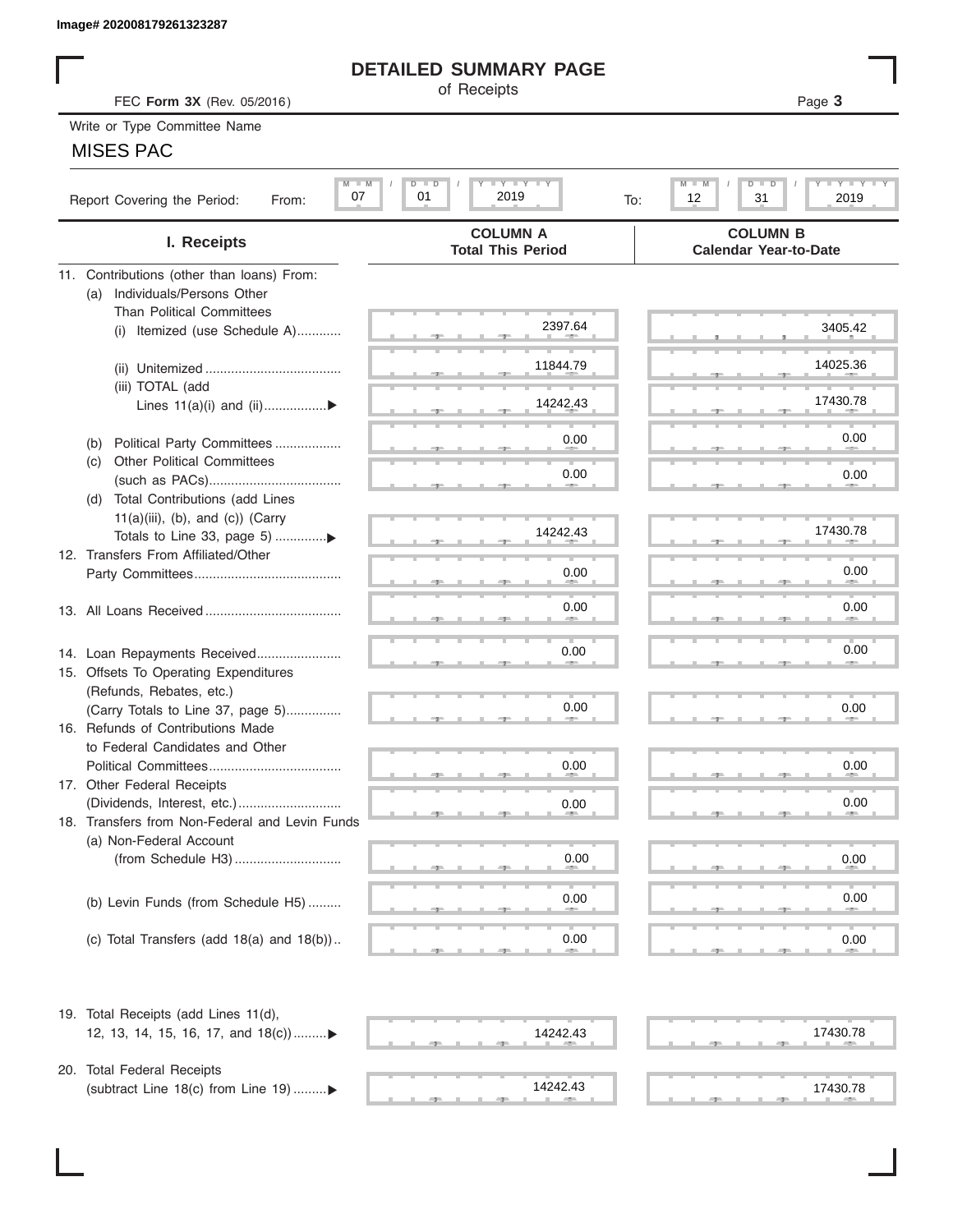### **DETAILED SUMMARY PAGE**

of Disbursements

| <b>II. Disbursements</b>                                                                                               | <b>COLUMN A</b>          | <b>COLUMN B</b>                        |
|------------------------------------------------------------------------------------------------------------------------|--------------------------|----------------------------------------|
|                                                                                                                        | <b>Total This Period</b> | <b>Calendar Year-to-Date</b>           |
| 21. Operating Expenditures:<br>(a) Allocated Federal/Non-Federal                                                       |                          |                                        |
| Activity (from Schedule H4)<br>Federal Share<br>(i)                                                                    | 0.00                     | 0.00                                   |
| Non-Federal Share<br>(ii)                                                                                              | 0.00                     | 0.00                                   |
| Other Federal Operating<br>(b)                                                                                         |                          |                                        |
| (c) Total Operating Expenditures                                                                                       | 4330.65                  | 4470.53                                |
| (add 21(a)(i), (a)(ii), and (b))                                                                                       | 4330.65                  | 4470.53                                |
| 22. Transfers to Affiliated/Other Party                                                                                | 0.00                     | 0.00                                   |
| 23. Contributions to<br>Federal Candidates/Committees<br>and Other Political Committees                                | 0.00                     | <b>All Andre</b><br>0.00<br><b>AND</b> |
| 24. Independent Expenditures                                                                                           | 0.00                     | 0.00                                   |
| 25. Coordinated Party Expenditures<br>$(52 \text{ U.S.C. }$ § 30116(d))                                                |                          |                                        |
|                                                                                                                        | 0.00                     | 0.00                                   |
| 26. Loan Repayments Made                                                                                               | 0.00                     | 0.00                                   |
| 28. Refunds of Contributions To:                                                                                       | 0.00                     | 0.00                                   |
| (a) Individuals/Persons Other<br>Than Political Committees                                                             | 0.00                     | 0.00                                   |
| Political Party Committees<br>(b)                                                                                      | 0.00                     | 0.00                                   |
| <b>Other Political Committees</b><br>(C)                                                                               | 0.00                     | 0.00                                   |
| <b>Total Contribution Refunds</b><br>(d)<br>(add Lines 28(a), (b), and (c))                                            | 0.00                     | 0.00                                   |
| 29. Other Disbursements (Including                                                                                     | 6959.20                  | 6959.20                                |
| 30. Federal Election Activity (52 U.S.C. § 30101(20))<br>(a) Allocated Federal Election Activity<br>(from Schedule H6) |                          |                                        |
| (i) Federal Share                                                                                                      | 0.00                     | 0.00                                   |
| <b>Federal Election Activity Paid</b>                                                                                  | 0.00                     | 0.00                                   |
| (b)<br>Entirely With Federal Funds                                                                                     | 0.00                     | 0.00                                   |
| Total Federal Election Activity (add<br>(C)<br>Lines $30(a)(i)$ , $30(a)(ii)$ and $30(b))$                             | 0.00                     | 0.00                                   |
|                                                                                                                        |                          |                                        |
| 31. Total Disbursements (add Lines 21(c), 22,<br>23, 24, 25, 26, 27, 28(d), 29 and 30(c))                              | 11289.85                 | 11429.73                               |
| 32. Total Federal Disbursements<br>(subtract Line 21(a)(ii) and Line 30(a)(ii)                                         |                          |                                        |
|                                                                                                                        | 11289.85                 | 11429.73                               |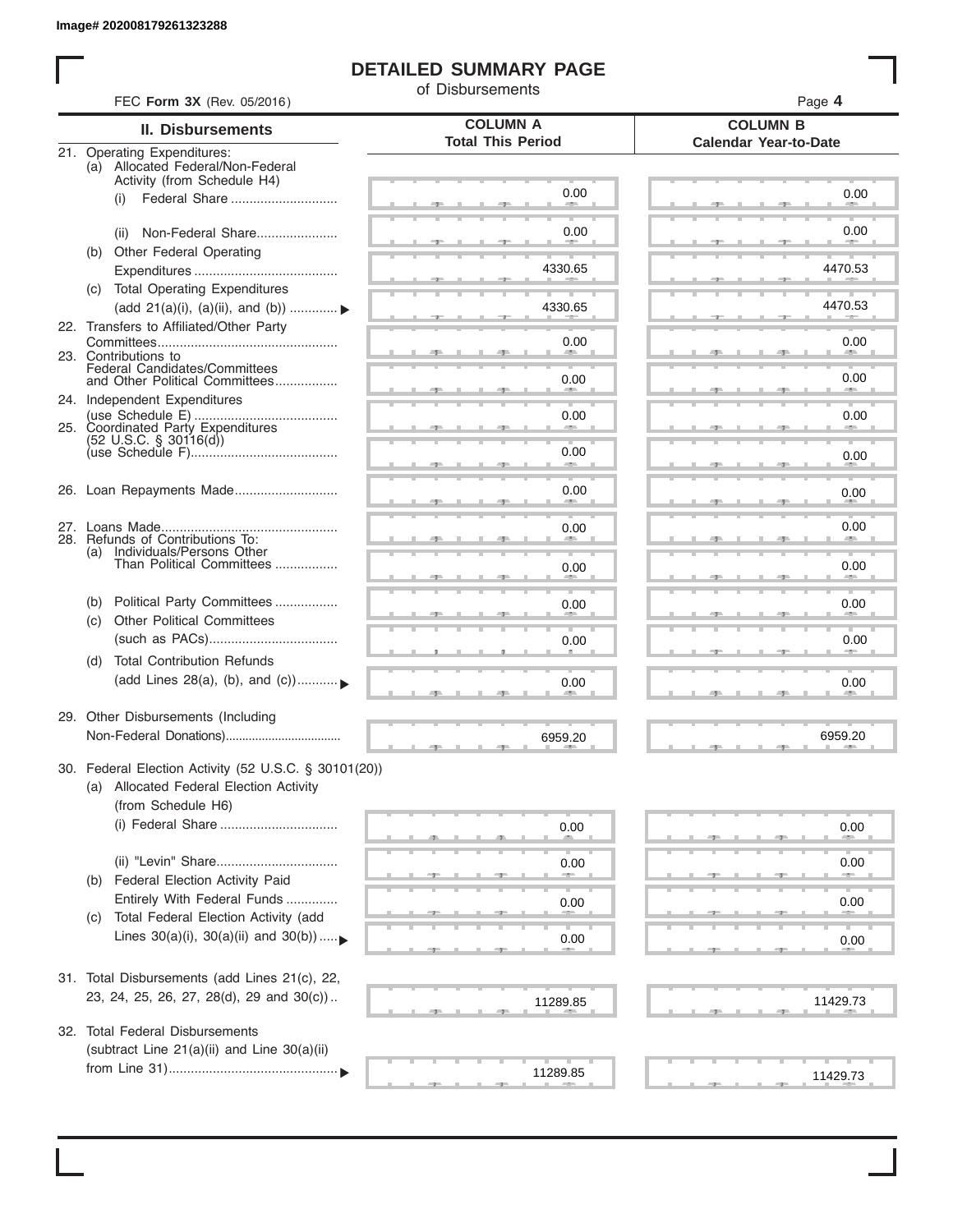ı

#### **DETAILED SUMMARY PAGE**

of Disbursements

| FEC Form 3X (Rev. 05/2016)                                                     | u Dionalochighto                            | Page 5                                          |
|--------------------------------------------------------------------------------|---------------------------------------------|-------------------------------------------------|
| <b>III. Net Contributions/</b><br><b>Operating Expenditures</b>                | <b>COLUMN A</b><br><b>Total This Period</b> | <b>COLUMN B</b><br><b>Calendar Year-to-Date</b> |
| 33. Total Contributions (other than loans)                                     | 14242.43                                    | 17430.78                                        |
| 34. Total Contribution Refunds                                                 | 0.00                                        | 0.00                                            |
| 35. Net Contributions (other than loans)<br>(subtract Line 34 from Line 33)    | 14242.43                                    | 17430.78                                        |
| 36. Total Federal Operating Expenditures<br>(add Line 21(a)(i) and Line 21(b)) | 4330.65                                     | 4470.53                                         |
| 37. Offsets to Operating Expenditures                                          | 0.00                                        | 0.00                                            |
| 38. Net Operating Expenditures                                                 | 4330.65                                     | 4470.53                                         |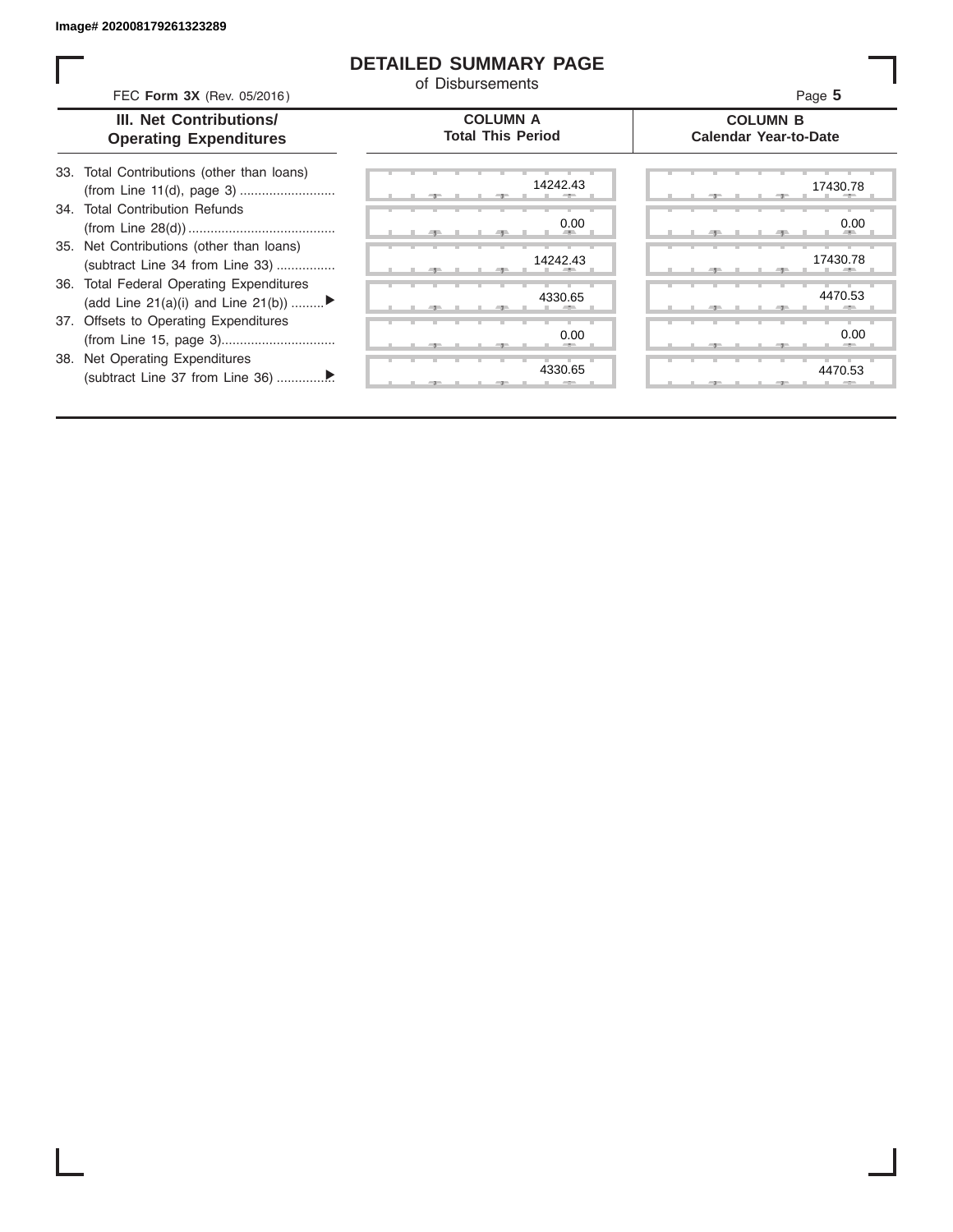# tmage# 202008179261323290<br>DAGE 6 / 16, PAGE 6 / 16, PAGE 6 / 16, PAGE **5 / 211 GH9 LHF 9 @ H9 8 `HC `5**

Ī **Form/Schedule: F3XA Transaction ID :** 

> THIS AMENDMENT IS IN RESPONSE TO THE REQUEST FOR ADDITIONAL INFORMATION DATED MAY 14, 2020. TRANSACTIONS IN EXCESS OF \$200 IN AGGREGATE ARE ITEMIZED ON THIS REPORT. THE UNITEMIZED RECEIPTS PREVIOUSLY REPORTED ON LINE 11AI HAVE BEEN MOVED TO 11AII. DISBURSEMENTS UNDER \$200 IN AGGREGATE DO NOT ITEMIZE ON LINE 21(B). ALL ITEMIZED DISBURSEMENTS INCLUDE PURPOSES AND COLUMN B OF THE SUMMARY AND DETAILED SUMMARY PAGES HAVE BEEN CORRECTED TO REFLECT THE YEAR TO DATE TOTALS.

**Form/Schedule: Transaction ID:**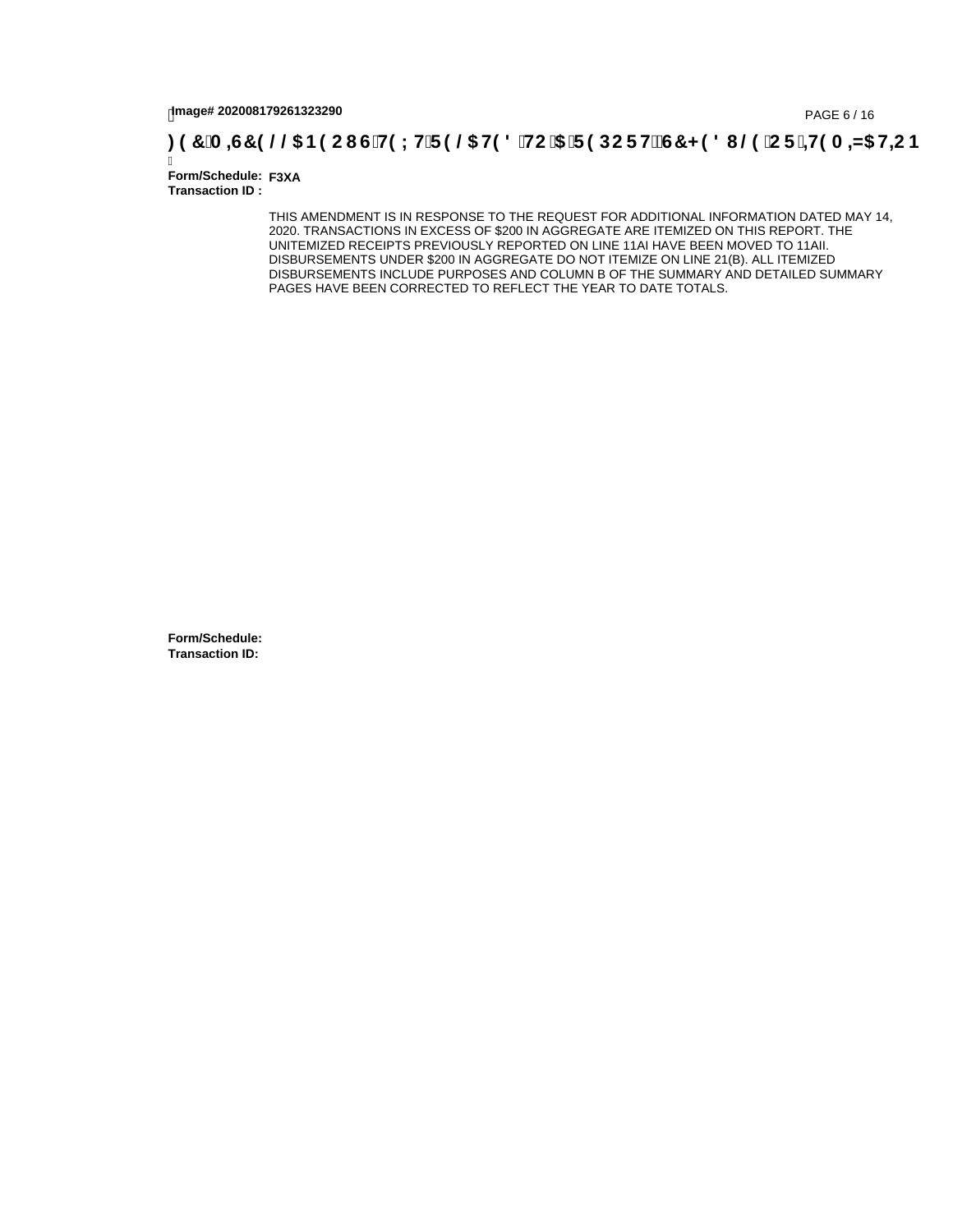#### **Image# 202008179261323291**

|                          | <b>SCHEDULE A (FEC Form 3X)</b> |
|--------------------------|---------------------------------|
| <b>ITEMIZED RECEIPTS</b> |                                 |

| SCHEDULE A (FEC Form 3X)<br><b>ITEMIZED RECEIPTS</b>                                                            |                           | Use separate schedule(s)<br>for each category of the | FOR LINE NUMBER:<br>PAGE<br>OF<br>16<br>7<br>(check only one)<br>$\overline{\mathbf{x}}$   11a<br>11 <sub>b</sub><br>12<br>11 <sub>c</sub>                                                                                                                                              |
|-----------------------------------------------------------------------------------------------------------------|---------------------------|------------------------------------------------------|-----------------------------------------------------------------------------------------------------------------------------------------------------------------------------------------------------------------------------------------------------------------------------------------|
|                                                                                                                 |                           | Detailed Summary Page                                | 13<br>14<br>15<br>16<br>17                                                                                                                                                                                                                                                              |
|                                                                                                                 |                           |                                                      | Any information copied from such Reports and Statements may not be sold or used by any person for the purpose of soliciting contributions<br>or for commercial purposes, other than using the name and address of any political committee to solicit contributions from such committee. |
| NAME OF COMMITTEE (In Full)<br><b>MISES PAC</b>                                                                 |                           |                                                      |                                                                                                                                                                                                                                                                                         |
| Full Name of Individual (Last, First, Middle Initial) or Full Organization Name<br>MITCHELL, PATRICK, , ,<br>Α. |                           |                                                      | Date of Receipt                                                                                                                                                                                                                                                                         |
| Mailing Address 209 TRACY LN                                                                                    |                           |                                                      | $M$ – $M$ /<br>$\cdots$ $\gamma$ $\cdots$ $\gamma$ $\cdots$ $\gamma$<br>$D$ $D$<br>07<br>01<br>2019                                                                                                                                                                                     |
| City<br><b>VICTORIA</b>                                                                                         | <b>State</b><br><b>TX</b> | Zip Code<br>77904-1525                               | Transaction ID: A4F3F552F23C94760A0E<br>Amount of Each Receipt this Period                                                                                                                                                                                                              |
| FEC ID number of contributing<br>federal political committee.                                                   | C                         |                                                      | 332.02<br><b>Contract Contract</b>                                                                                                                                                                                                                                                      |
| Name of Employer (for Individual)<br><b>VICTORIA DODGE</b>                                                      |                           | Occupation (for Individual)<br><b>DETAILER</b>       | Memo Item                                                                                                                                                                                                                                                                               |
| Receipt For:<br>Primary<br>General<br>Other (specify) $\blacktriangledown$                                      |                           | Aggregate Year-to-Date ▼<br>332.02                   |                                                                                                                                                                                                                                                                                         |
| Full Name of Individual (Last, First, Middle Initial) or Full Organization Name<br>$B.$ SAWYER, ERIK, , ,       |                           |                                                      | Date of Receipt                                                                                                                                                                                                                                                                         |
| Mailing Address 71 PUPKIS RD.                                                                                   |                           |                                                      | $M - M$<br>$D$ $D$<br>$\Box$ $\Upsilon$ $\Box$ $\Upsilon$ $\Upsilon$ $\Upsilon$<br>$\prime$<br>07<br>2019<br>01                                                                                                                                                                         |
| City<br><b>TEWKSBURY</b>                                                                                        | <b>State</b><br>MA        | Zip Code<br>01876-4070                               | Transaction ID: AD4EC128944934085A7F<br>Amount of Each Receipt this Period                                                                                                                                                                                                              |
| FEC ID number of contributing<br>federal political committee.                                                   | C                         |                                                      | 220.02                                                                                                                                                                                                                                                                                  |
| Name of Employer (for Individual)<br>TJ. MCCARTNEY                                                              |                           | Occupation (for Individual)<br><b>CARPENTER</b>      | Memo Item                                                                                                                                                                                                                                                                               |
| Receipt For:<br>Primary<br>General                                                                              |                           | Aggregate Year-to-Date ▼                             |                                                                                                                                                                                                                                                                                         |
| Other (specify) $\blacktriangledown$                                                                            |                           | 220.02                                               |                                                                                                                                                                                                                                                                                         |
| Full Name of Individual (Last, First, Middle Initial) or Full Organization Name<br>C. MASON, AARON, , ,         |                           |                                                      | Date of Receipt                                                                                                                                                                                                                                                                         |
| Mailing Address 104 K STREET                                                                                    |                           |                                                      | $M - M$<br>$D$ $D$<br>$Y - Y - Y - Y$<br>03<br>2019<br>07                                                                                                                                                                                                                               |
| City<br><b>REXBURG</b>                                                                                          | State<br>ID               | Zip Code<br>83440-1438                               | <b>Transaction ID: AE77834A107C74E76947</b><br>Amount of Each Receipt this Period                                                                                                                                                                                                       |
| FEC ID number of contributing<br>federal political committee.                                                   | C                         |                                                      | 252.78                                                                                                                                                                                                                                                                                  |
| Name of Employer (for Individual)<br>HB BOYS LC                                                                 |                           | Occupation (for Individual)<br><b>STORE MANAGER</b>  | Memo Item                                                                                                                                                                                                                                                                               |
| Receipt For:<br>Primary<br>General<br>Other (specify)                                                           |                           | Aggregate Year-to-Date ▼<br>252.78                   |                                                                                                                                                                                                                                                                                         |
|                                                                                                                 |                           |                                                      | 804.82                                                                                                                                                                                                                                                                                  |
|                                                                                                                 |                           |                                                      | _____________<br>$-$                                                                                                                                                                                                                                                                    |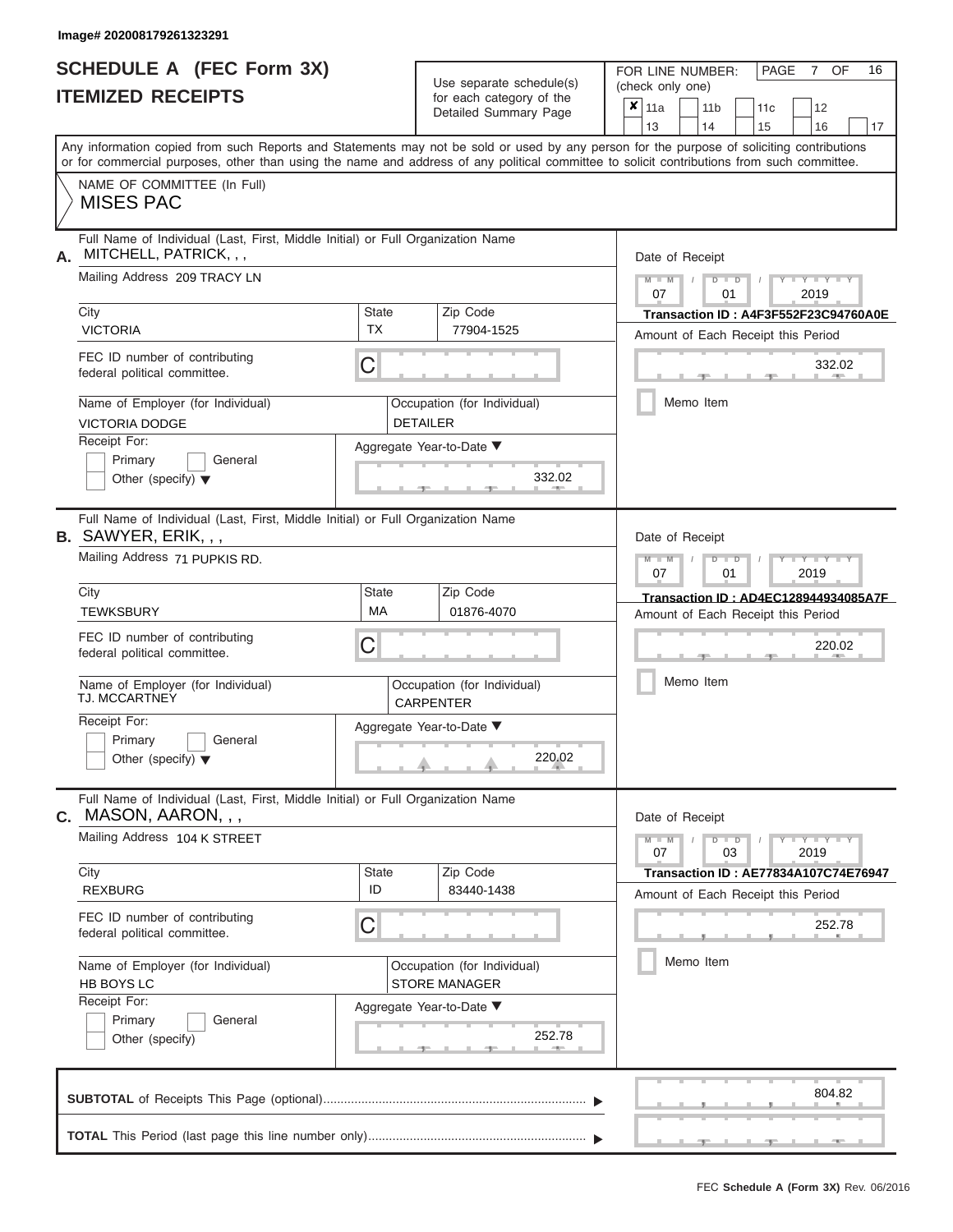#### **Image# 202008179261323292**

| <b>SCHEDULE A (FEC Form 3X)</b> |  |  |
|---------------------------------|--|--|
| <b>ITEMIZED RECEIPTS</b>        |  |  |

Use separate schedule(s) (check only one) for each category of the

FOR LINE NUMBER:<br>(check only one)

PAGE 8 OF 16

| IIEMIZED RECEIPIS                                                                                                                                                                                                                                                                       |                                | for each category of the<br>Detailed Summary Page                                                                    | ×<br>11a<br>12<br>11 b<br>11 <sub>c</sub><br>13<br>14<br>17<br>15<br>16                                                                                    |
|-----------------------------------------------------------------------------------------------------------------------------------------------------------------------------------------------------------------------------------------------------------------------------------------|--------------------------------|----------------------------------------------------------------------------------------------------------------------|------------------------------------------------------------------------------------------------------------------------------------------------------------|
| Any information copied from such Reports and Statements may not be sold or used by any person for the purpose of soliciting contributions<br>or for commercial purposes, other than using the name and address of any political committee to solicit contributions from such committee. |                                |                                                                                                                      |                                                                                                                                                            |
| NAME OF COMMITTEE (In Full)<br><b>MISES PAC</b>                                                                                                                                                                                                                                         |                                |                                                                                                                      |                                                                                                                                                            |
| Full Name of Individual (Last, First, Middle Initial) or Full Organization Name<br>A. SABRIN, MURRAY, ,,<br>Mailing Address 1500 PALISADE AVE. APT. 2F<br>City<br><b>FORT LEE</b>                                                                                                       | <b>State</b><br><b>NJ</b>      | Zip Code<br>07024-5327                                                                                               | Date of Receipt<br>$Y = Y + Y$<br>$M - M$<br>$\Box$<br>D<br>2019<br>07<br>23<br>Transaction ID: A4FC716FF4CC14ED5B83<br>Amount of Each Receipt this Period |
| FEC ID number of contributing<br>federal political committee.<br>Name of Employer (for Individual)<br>RAMAPO COLLEGE<br>Receipt For:                                                                                                                                                    | C                              | Occupation (for Individual)<br><b>PROFESSOR</b><br>Aggregate Year-to-Date ▼                                          | 379.68<br>Memo Item                                                                                                                                        |
| Primary<br>General<br>Other (specify) $\blacktriangledown$<br>Full Name of Individual (Last, First, Middle Initial) or Full Organization Name<br>B. DINCHER, STEPHEN, , ,                                                                                                               |                                | 379.68                                                                                                               | Date of Receipt                                                                                                                                            |
| Mailing Address 102 PORTERS HILL ROAD<br>City<br><b>TRUMBULL</b>                                                                                                                                                                                                                        | State<br><b>CT</b>             | Zip Code<br>06611-1435                                                                                               | <b>LEYTHEY LEY</b><br>$M - M$<br>$\overline{D}$<br>D<br>07<br>29<br>2019<br>Transaction ID: AE745B9D4D5DD4C16813<br>Amount of Each Receipt this Period     |
| FEC ID number of contributing<br>federal political committee.<br>Name of Employer (for Individual)                                                                                                                                                                                      | C                              | Occupation (for Individual)                                                                                          | 259.00<br>Memo Item                                                                                                                                        |
| MYEYEDR.<br>Receipt For:<br>Primary<br>General<br>Other (specify) $\blacktriangledown$                                                                                                                                                                                                  |                                | OPTOMETRIC PHYSICIAN<br>Aggregate Year-to-Date ▼<br>259.00                                                           |                                                                                                                                                            |
| Full Name of Individual (Last, First, Middle Initial) or Full Organization Name<br>$c.$ SANTOS, JEFFREY, , ,<br>Mailing Address 141 BREEZY KNOLL DR.                                                                                                                                    |                                |                                                                                                                      | Date of Receipt<br>$Y - Y - Y$<br>$\blacksquare$<br>$M - M$<br>$\overline{D}$<br>08<br>20<br>2019                                                          |
| City<br><b>MYSTIC</b><br>FEC ID number of contributing<br>federal political committee.<br>Name of Employer (for Individual)<br><b>ENCORE BOSTON HARBOR</b><br>Receipt For:<br>Primary<br>General<br>Other (specify)                                                                     | <b>State</b><br><b>CT</b><br>C | Zip Code<br>06355<br>Occupation (for Individual)<br>CASINO TABLE GAMES MANAGER<br>Aggregate Year-to-Date ▼<br>250.00 | Transaction ID: A3156F916ADBF42FAA57<br>Amount of Each Receipt this Period<br>250.00<br>Memo Item                                                          |
|                                                                                                                                                                                                                                                                                         |                                |                                                                                                                      | 888.68                                                                                                                                                     |
|                                                                                                                                                                                                                                                                                         |                                |                                                                                                                      |                                                                                                                                                            |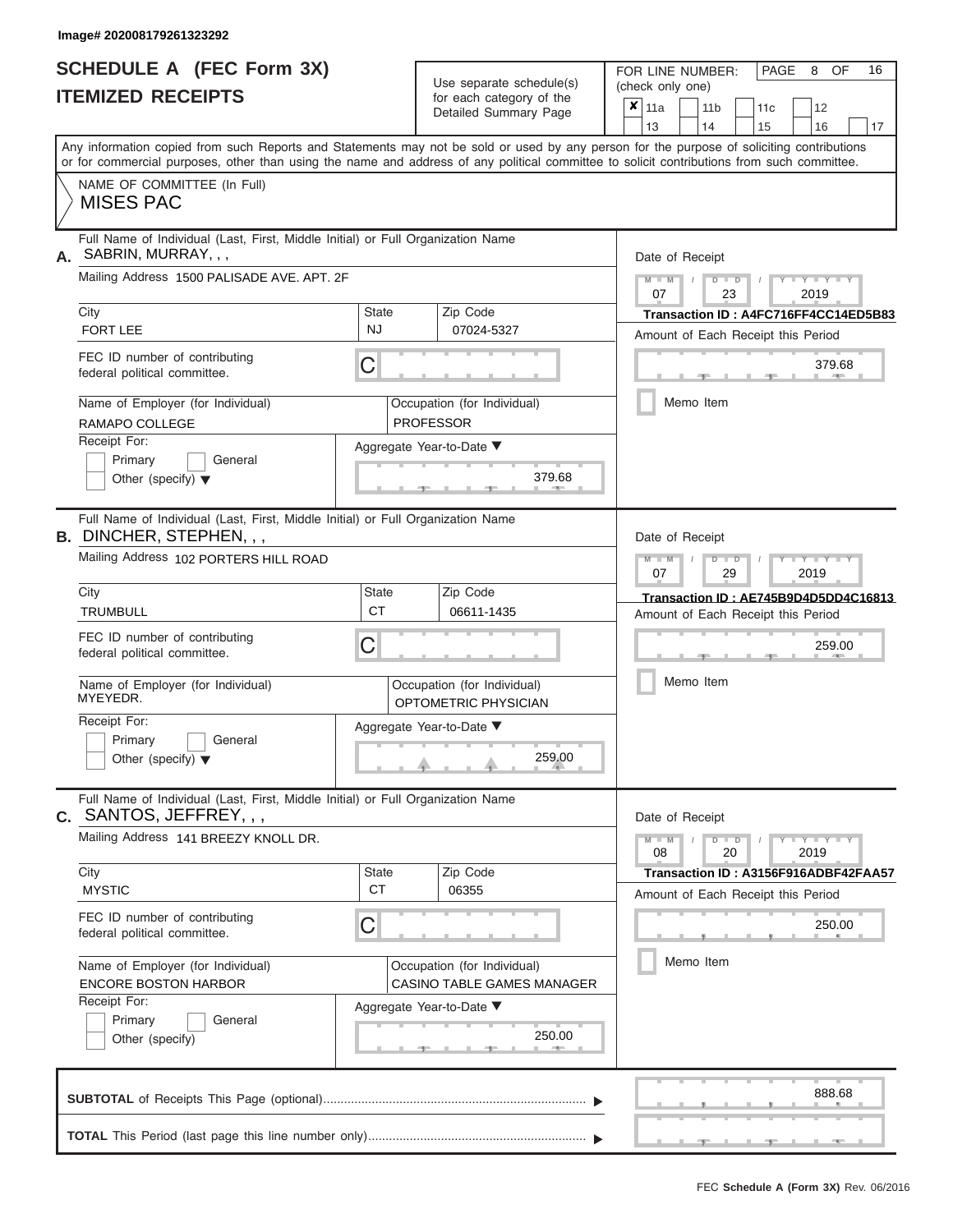## **SCHEDULE A (FEC Form 3X) ITEMIZED RECEIPTS**

| SCHEDULE A (FEC Form 3X)<br><b>ITEMIZED RECEIPTS</b>                                                                                                                                                                                                                                    |                           | Use separate schedule(s)<br>for each category of the<br>Detailed Summary Page | FOR LINE NUMBER:<br>PAGE<br>9<br>OF<br>16<br>(check only one)<br>$\overline{\mathbf{x}}$   11a<br>11 <sub>b</sub><br>12<br>11c |
|-----------------------------------------------------------------------------------------------------------------------------------------------------------------------------------------------------------------------------------------------------------------------------------------|---------------------------|-------------------------------------------------------------------------------|--------------------------------------------------------------------------------------------------------------------------------|
|                                                                                                                                                                                                                                                                                         |                           |                                                                               | 13<br>14<br>15<br>16<br>17                                                                                                     |
| Any information copied from such Reports and Statements may not be sold or used by any person for the purpose of soliciting contributions<br>or for commercial purposes, other than using the name and address of any political committee to solicit contributions from such committee. |                           |                                                                               |                                                                                                                                |
| NAME OF COMMITTEE (In Full)<br><b>MISES PAC</b>                                                                                                                                                                                                                                         |                           |                                                                               |                                                                                                                                |
| Full Name of Individual (Last, First, Middle Initial) or Full Organization Name<br>HASELOFF, ROBERT, , ,<br>А.<br>Mailing Address 4320 LAURIE MICHELLE ROAD                                                                                                                             |                           |                                                                               | Date of Receipt<br>$M$ – $M$ /<br>$Y = Y = Y$<br>$D$ $D$<br>09<br>20<br>2019                                                   |
| City<br><b>SAN ANTONIO</b>                                                                                                                                                                                                                                                              | <b>State</b><br><b>TX</b> | Zip Code<br>78261-1821                                                        | Transaction ID: A0A7AD433A1E64349AC7<br>Amount of Each Receipt this Period                                                     |
| FEC ID number of contributing<br>federal political committee.                                                                                                                                                                                                                           | С                         |                                                                               | 426.06<br><b>AND A</b>                                                                                                         |
| Name of Employer (for Individual)<br>US NAVY, USAA                                                                                                                                                                                                                                      |                           | Occupation (for Individual)<br><b>PROCUREMENT MGR</b>                         | Memo Item                                                                                                                      |
| Receipt For:<br>Primary<br>General<br>Other (specify) $\blacktriangledown$                                                                                                                                                                                                              |                           | Aggregate Year-to-Date ▼<br>426.06                                            |                                                                                                                                |
| Full Name of Individual (Last, First, Middle Initial) or Full Organization Name<br><b>B.</b> TAYLOR, DANIEL, , ,                                                                                                                                                                        |                           |                                                                               | Date of Receipt                                                                                                                |
| Mailing Address 7542 EAST 24TH STREET                                                                                                                                                                                                                                                   |                           |                                                                               | $M - M$<br>$D$ $D$<br>Y TYT<br>10<br>29<br>2019                                                                                |
| City<br><b>TUCSON</b>                                                                                                                                                                                                                                                                   | State<br>AZ               | Zip Code<br>85710-6348                                                        | Transaction ID: ABAB23CD63775436AA20<br>Amount of Each Receipt this Period                                                     |
| FEC ID number of contributing<br>federal political committee.                                                                                                                                                                                                                           | С                         |                                                                               | 278.08                                                                                                                         |
| Name of Employer (for Individual)<br><b>SELF EMPLOYED</b>                                                                                                                                                                                                                               | <b>NA</b>                 | Occupation (for Individual)                                                   | Memo Item                                                                                                                      |
| Receipt For:<br>Primary<br>General<br>Other (specify) $\blacktriangledown$                                                                                                                                                                                                              |                           | Aggregate Year-to-Date ▼<br>278.08<br>a.                                      |                                                                                                                                |
| Full Name of Individual (Last, First, Middle Initial) or Full Organization Name<br>C.                                                                                                                                                                                                   |                           |                                                                               | Date of Receipt                                                                                                                |
| <b>Mailing Address</b>                                                                                                                                                                                                                                                                  |                           |                                                                               | $Y - Y - Y - Y - Y$<br>$M - M$<br>$D$ $D$                                                                                      |
| City                                                                                                                                                                                                                                                                                    | <b>State</b>              | Zip Code                                                                      | Amount of Each Receipt this Period                                                                                             |
| FEC ID number of contributing<br>federal political committee.                                                                                                                                                                                                                           | С                         |                                                                               |                                                                                                                                |
| Name of Employer (for Individual)                                                                                                                                                                                                                                                       |                           | Occupation (for Individual)                                                   | Memo Item                                                                                                                      |
| Receipt For:<br>Primary<br>General<br>Other (specify)                                                                                                                                                                                                                                   |                           | Aggregate Year-to-Date ▼<br>_________                                         |                                                                                                                                |
|                                                                                                                                                                                                                                                                                         |                           |                                                                               | 704.14                                                                                                                         |
|                                                                                                                                                                                                                                                                                         |                           |                                                                               | 2397.64<br>400                                                                                                                 |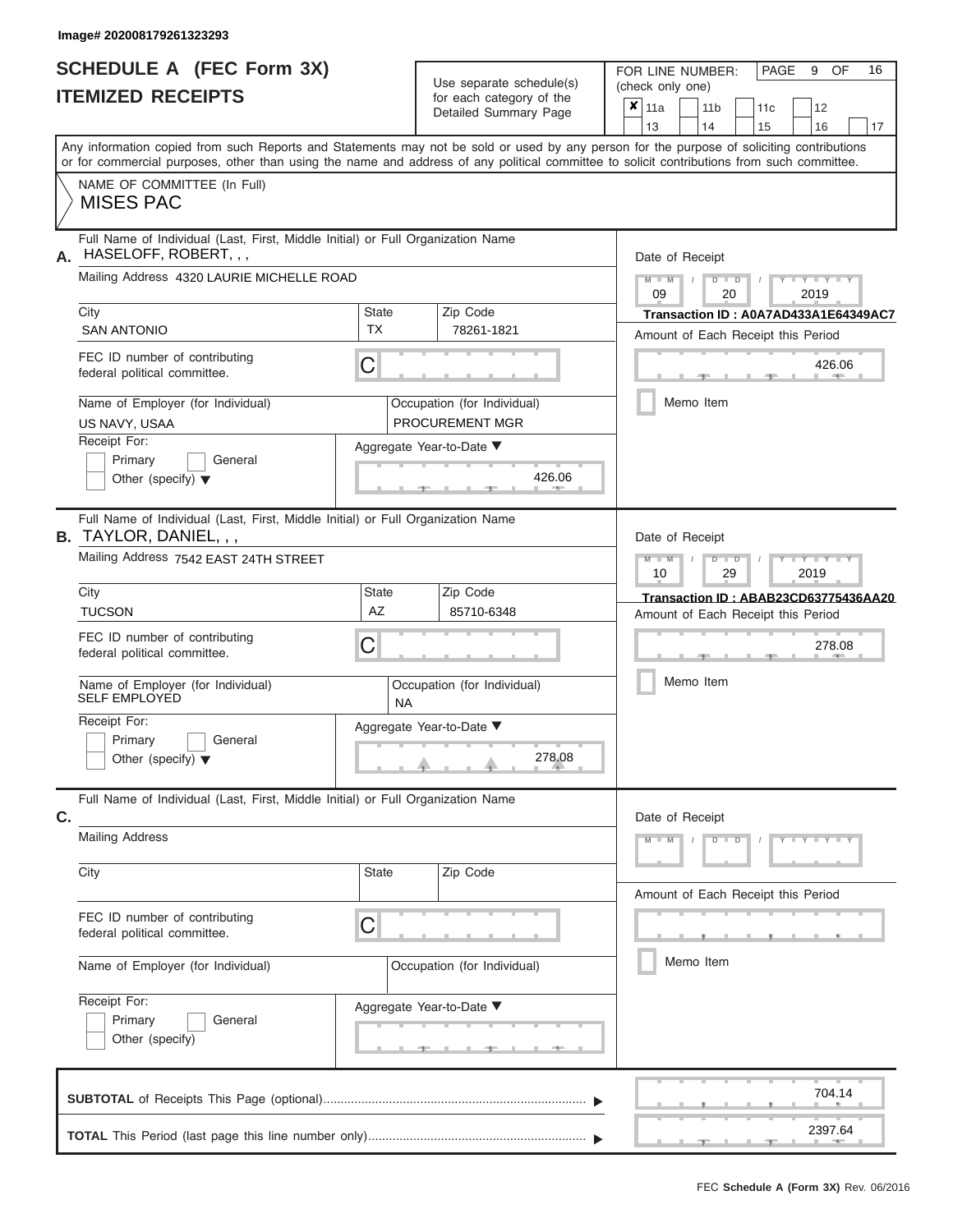| <b>SCHEDULE B</b> (FEC Form 3X)<br><b>ITEMIZED DISBURSEMENTS</b>                                                                                                                                                                                                                                                       |                                                                      | Use separate schedule(s)                                              | FOR LINE NUMBER:<br>(check only one) |  |                                  |                       |           |    |                                   |  | PAGE 10 OF                              | 16 |
|------------------------------------------------------------------------------------------------------------------------------------------------------------------------------------------------------------------------------------------------------------------------------------------------------------------------|----------------------------------------------------------------------|-----------------------------------------------------------------------|--------------------------------------|--|----------------------------------|-----------------------|-----------|----|-----------------------------------|--|-----------------------------------------|----|
|                                                                                                                                                                                                                                                                                                                        |                                                                      | for each category of the<br>$\boldsymbol{x}$<br>Detailed Summary Page |                                      |  | 22<br>28 <sub>b</sub>            | 23<br>28 <sub>c</sub> |           |    | 26<br>29                          |  | 27<br>30 <sub>b</sub>                   |    |
| Any information copied from such Reports and Statements may not be sold or used by any person for the purpose of soliciting contributions<br>or for commercial purposes, other than using the name and address of any political committee to solicit contributions from such committee.<br>NAME OF COMMITTEE (In Full) |                                                                      |                                                                       |                                      |  |                                  |                       |           |    |                                   |  |                                         |    |
| <b>MISES PAC</b>                                                                                                                                                                                                                                                                                                       |                                                                      |                                                                       |                                      |  |                                  |                       |           |    |                                   |  |                                         |    |
| Full Name (Last, First, Middle Initial)<br><b>LIBERTARIAN PARTY</b>                                                                                                                                                                                                                                                    |                                                                      |                                                                       |                                      |  | Date of Disbursement<br>$M - M$  |                       | $D$ $D$   |    |                                   |  | <b>TEY LY LY</b>                        |    |
| Mailing Address 1444 DUKE STREET                                                                                                                                                                                                                                                                                       |                                                                      |                                                                       |                                      |  | 11                               |                       | 01        |    |                                   |  | 2019                                    |    |
| City<br>ALEXANDRIA                                                                                                                                                                                                                                                                                                     | State<br><b>VA</b>                                                   | Zip Code<br>22314-3403                                                |                                      |  | <b>FEC Identification Number</b> |                       |           |    |                                   |  |                                         |    |
| Purpose of Disbursement<br><b>CONVENTION REGISTRATION</b>                                                                                                                                                                                                                                                              |                                                                      |                                                                       |                                      |  | С                                |                       |           |    | Transaction ID: B023B72D01(       |  |                                         |    |
| Candidate Name                                                                                                                                                                                                                                                                                                         |                                                                      |                                                                       | Category/<br>Type                    |  |                                  |                       |           |    |                                   |  | Amount of Each Disbursement this Period |    |
| Office Sought:<br>House<br>Senate<br>President                                                                                                                                                                                                                                                                         | Disbursement For:<br>Primary<br>Other (specify) $\blacktriangledown$ | General                                                               |                                      |  |                                  |                       |           |    |                                   |  | 750.00                                  |    |
| District:<br>State:                                                                                                                                                                                                                                                                                                    |                                                                      |                                                                       |                                      |  |                                  |                       | Memo Item |    |                                   |  |                                         |    |
| Full Name (Last, First, Middle Initial)<br>B. HARRIS, AARON, , ,                                                                                                                                                                                                                                                       |                                                                      |                                                                       |                                      |  | Date of Disbursement<br>$M - M$  |                       | $D$ $D$   |    |                                   |  | <b>LY LY LY</b>                         |    |
| Mailing Address 1100 GAINSBOROUGH ROAD                                                                                                                                                                                                                                                                                 |                                                                      |                                                                       |                                      |  | $12 \overline{ }$<br>10<br>2019  |                       |           |    |                                   |  |                                         |    |
| City<br><b>DAYTON</b>                                                                                                                                                                                                                                                                                                  | State<br>OH                                                          | Zip Code<br>45419-2834                                                |                                      |  | <b>FEC Identification Number</b> |                       |           |    |                                   |  |                                         |    |
| Purpose of Disbursement<br><b>EMAIL MANAGEMENT</b>                                                                                                                                                                                                                                                                     |                                                                      |                                                                       |                                      |  | C                                |                       |           |    | <b>Transaction ID: B49B2D2C4E</b> |  |                                         |    |
| Candidate Name                                                                                                                                                                                                                                                                                                         |                                                                      |                                                                       | Category/<br><b>Type</b>             |  |                                  |                       |           |    |                                   |  | Amount of Each Disbursement this Period |    |
| Office Sought:<br>House<br>Senate<br>President                                                                                                                                                                                                                                                                         | Disbursement For:<br>Primary<br>Other (specify)                      | General                                                               |                                      |  |                                  |                       |           |    |                                   |  | 406.10                                  |    |
| State:<br>District:                                                                                                                                                                                                                                                                                                    |                                                                      |                                                                       |                                      |  |                                  |                       | Memo Item |    |                                   |  |                                         |    |
| Full Name (Last, First, Middle Initial)<br>C. BASTION MAGAZINE                                                                                                                                                                                                                                                         |                                                                      |                                                                       |                                      |  | Date of Disbursement             |                       |           |    |                                   |  |                                         |    |
| Mailing Address 2784 PRESTWICK DRIVE                                                                                                                                                                                                                                                                                   |                                                                      |                                                                       |                                      |  | $M - M$<br>12                    |                       | $D$ $D$   | 16 |                                   |  | <b>LY LY LY</b><br>2019                 |    |
| City<br><b>ROSEVILLE</b>                                                                                                                                                                                                                                                                                               | State<br>СA                                                          | Zip Code<br>95661-5169                                                |                                      |  | <b>FEC Identification Number</b> |                       |           |    |                                   |  |                                         |    |
| Purpose of Disbursement<br>WEBSITE DEVELOPMENT                                                                                                                                                                                                                                                                         |                                                                      |                                                                       |                                      |  | С                                |                       |           |    | <b>Transaction ID: BE6FDB1120</b> |  |                                         |    |
| Candidate Name                                                                                                                                                                                                                                                                                                         |                                                                      |                                                                       | Category/<br>Type                    |  |                                  |                       |           |    |                                   |  | Amount of Each Disbursement this Period |    |
| Office Sought:<br>House<br>Senate<br>President                                                                                                                                                                                                                                                                         | Disbursement For:<br>Primary<br>Other (specify) $\blacktriangledown$ | General                                                               |                                      |  |                                  |                       |           |    |                                   |  | 1000.00                                 |    |
| State:<br>District:                                                                                                                                                                                                                                                                                                    |                                                                      |                                                                       |                                      |  |                                  |                       | Memo Item |    |                                   |  |                                         |    |
|                                                                                                                                                                                                                                                                                                                        |                                                                      |                                                                       |                                      |  |                                  |                       |           |    |                                   |  | 2156.10                                 |    |
|                                                                                                                                                                                                                                                                                                                        |                                                                      |                                                                       |                                      |  |                                  |                       |           |    |                                   |  |                                         |    |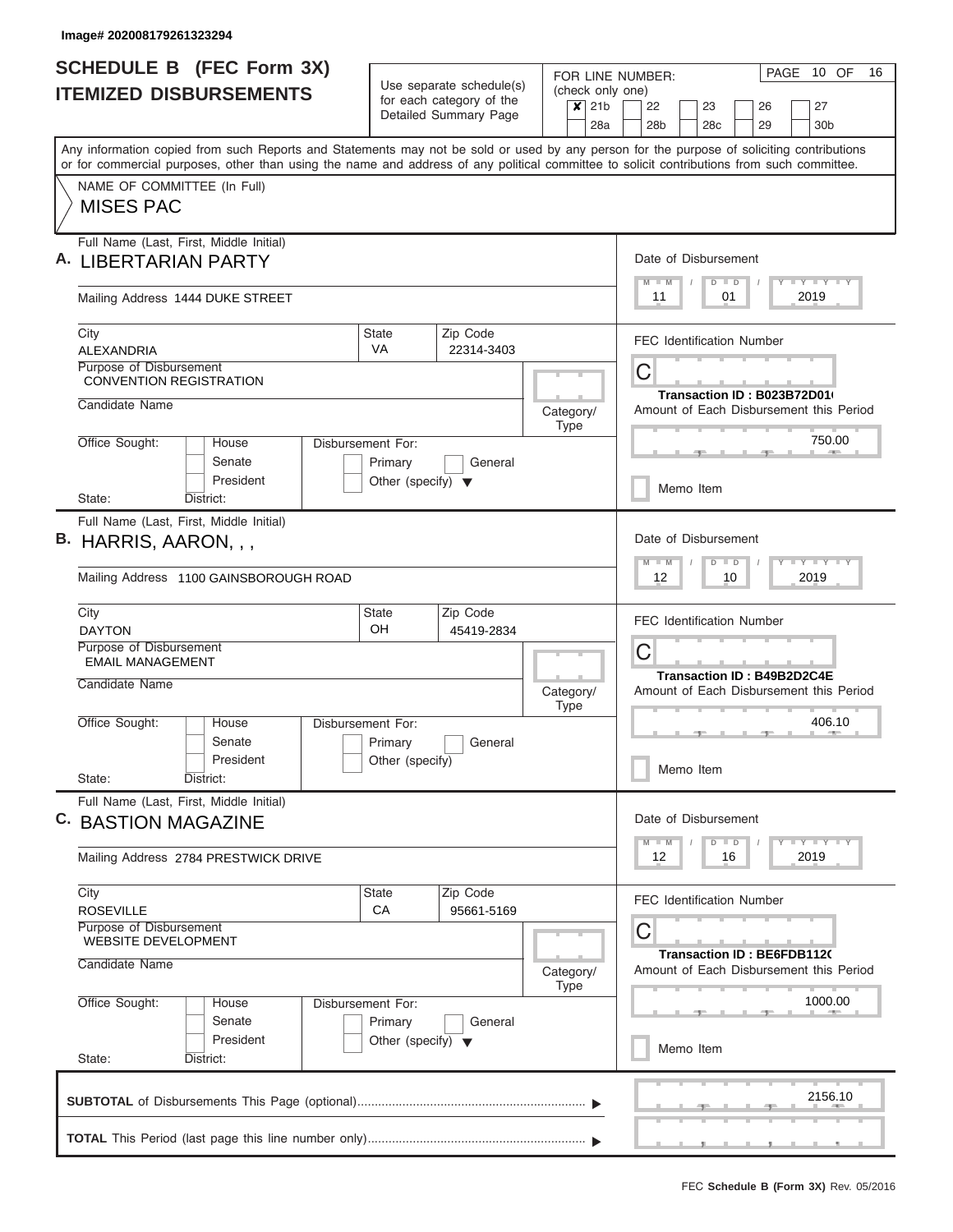| <b>SCHEDULE B</b> (FEC Form 3X)<br><b>ITEMIZED DISBURSEMENTS</b>                                                                                                                                                                                                                                                                           |                                                                      | Use separate schedule(s)<br>for each category of the<br>Detailed Summary Page | FOR LINE NUMBER:<br>(check only one)<br>$x$ 21b<br>28a                                  | PAGE 11 OF<br>16<br>22<br>23<br>27<br>26<br>30 <sub>b</sub><br>28 <sub>b</sub><br>28c<br>29                           |  |  |  |  |
|--------------------------------------------------------------------------------------------------------------------------------------------------------------------------------------------------------------------------------------------------------------------------------------------------------------------------------------------|----------------------------------------------------------------------|-------------------------------------------------------------------------------|-----------------------------------------------------------------------------------------|-----------------------------------------------------------------------------------------------------------------------|--|--|--|--|
| Any information copied from such Reports and Statements may not be sold or used by any person for the purpose of soliciting contributions<br>or for commercial purposes, other than using the name and address of any political committee to solicit contributions from such committee.<br>NAME OF COMMITTEE (In Full)<br><b>MISES PAC</b> |                                                                      |                                                                               |                                                                                         |                                                                                                                       |  |  |  |  |
| Full Name (Last, First, Middle Initial)<br>А.<br><b>BLUEHOST</b>                                                                                                                                                                                                                                                                           |                                                                      |                                                                               |                                                                                         | Date of Disbursement<br>Y LY LY LY<br>$M$ $M$<br>$D$ $D$                                                              |  |  |  |  |
| Mailing Address 10 CORPORATE DRIVE<br><b>SUITE 300</b>                                                                                                                                                                                                                                                                                     |                                                                      |                                                                               |                                                                                         | 2019<br>12<br>16                                                                                                      |  |  |  |  |
| City<br><b>BURLINGTON</b>                                                                                                                                                                                                                                                                                                                  | <b>State</b><br><b>MA</b>                                            | Zip Code<br>01803-4200                                                        |                                                                                         | <b>FEC Identification Number</b>                                                                                      |  |  |  |  |
| Purpose of Disbursement<br><b>WEBHOSTING BILL</b><br>Candidate Name                                                                                                                                                                                                                                                                        |                                                                      |                                                                               | C<br>Transaction ID: B9F14EE65D<br>Amount of Each Disbursement this Period<br>Category/ |                                                                                                                       |  |  |  |  |
| Office Sought:<br>House<br>Senate<br>President                                                                                                                                                                                                                                                                                             | Disbursement For:<br>Primary<br>Other (specify) $\blacktriangledown$ | General                                                                       | Type                                                                                    | 367.37<br>Memo Item                                                                                                   |  |  |  |  |
| District:<br>State:<br>Full Name (Last, First, Middle Initial)<br>В.<br>EZTEXTING.COM<br>Mailing Address 1410 2ND STREET SUITE 200                                                                                                                                                                                                         |                                                                      |                                                                               |                                                                                         | Date of Disbursement<br>$T$ $T$ $T$ $T$ $T$ $T$ $T$ $T$ $T$<br>$M - M$<br>$D$ $D$<br>12<br>2019<br>30                 |  |  |  |  |
| City<br><b>SANTA MONICA</b><br>Purpose of Disbursement<br><b>TEXTING APP</b>                                                                                                                                                                                                                                                               | <b>State</b><br>CA                                                   | Zip Code<br>90401-3349                                                        |                                                                                         | <b>FEC Identification Number</b><br>С<br>Transaction ID: B15ED7C680I                                                  |  |  |  |  |
| Candidate Name<br>Office Sought:<br>House<br>Senate<br>President<br>State:<br>District:                                                                                                                                                                                                                                                    | Disbursement For:<br>Primary<br>Other (specify)                      | General                                                                       | Category/<br>Type                                                                       | Amount of Each Disbursement this Period<br>470.40<br>$-1$<br><b>ARMS</b><br>Memo Item                                 |  |  |  |  |
| Full Name (Last, First, Middle Initial)<br>C. STRIPE<br>Mailing Address 510 TOWNSEND STREET                                                                                                                                                                                                                                                |                                                                      |                                                                               |                                                                                         | Date of Disbursement<br><b>LY LY LY</b><br>$D$ $D$<br>W<br>12<br>31<br>2019                                           |  |  |  |  |
| City<br><b>SAN FRANCISCO</b><br>Purpose of Disbursement<br><b>FEES</b><br>Candidate Name                                                                                                                                                                                                                                                   | State<br><b>CA</b>                                                   | Zip Code<br>94103-4918                                                        | Category/<br>Type                                                                       | <b>FEC Identification Number</b><br>C<br><b>Transaction ID: B3EA10065B</b><br>Amount of Each Disbursement this Period |  |  |  |  |
| Office Sought:<br>House<br>Senate<br>President<br>State:<br>District:                                                                                                                                                                                                                                                                      | Disbursement For:<br>Primary<br>Other (specify) $\blacktriangledown$ | General                                                                       |                                                                                         | 692.05<br>Memo Item                                                                                                   |  |  |  |  |
|                                                                                                                                                                                                                                                                                                                                            |                                                                      |                                                                               |                                                                                         | 1529.82                                                                                                               |  |  |  |  |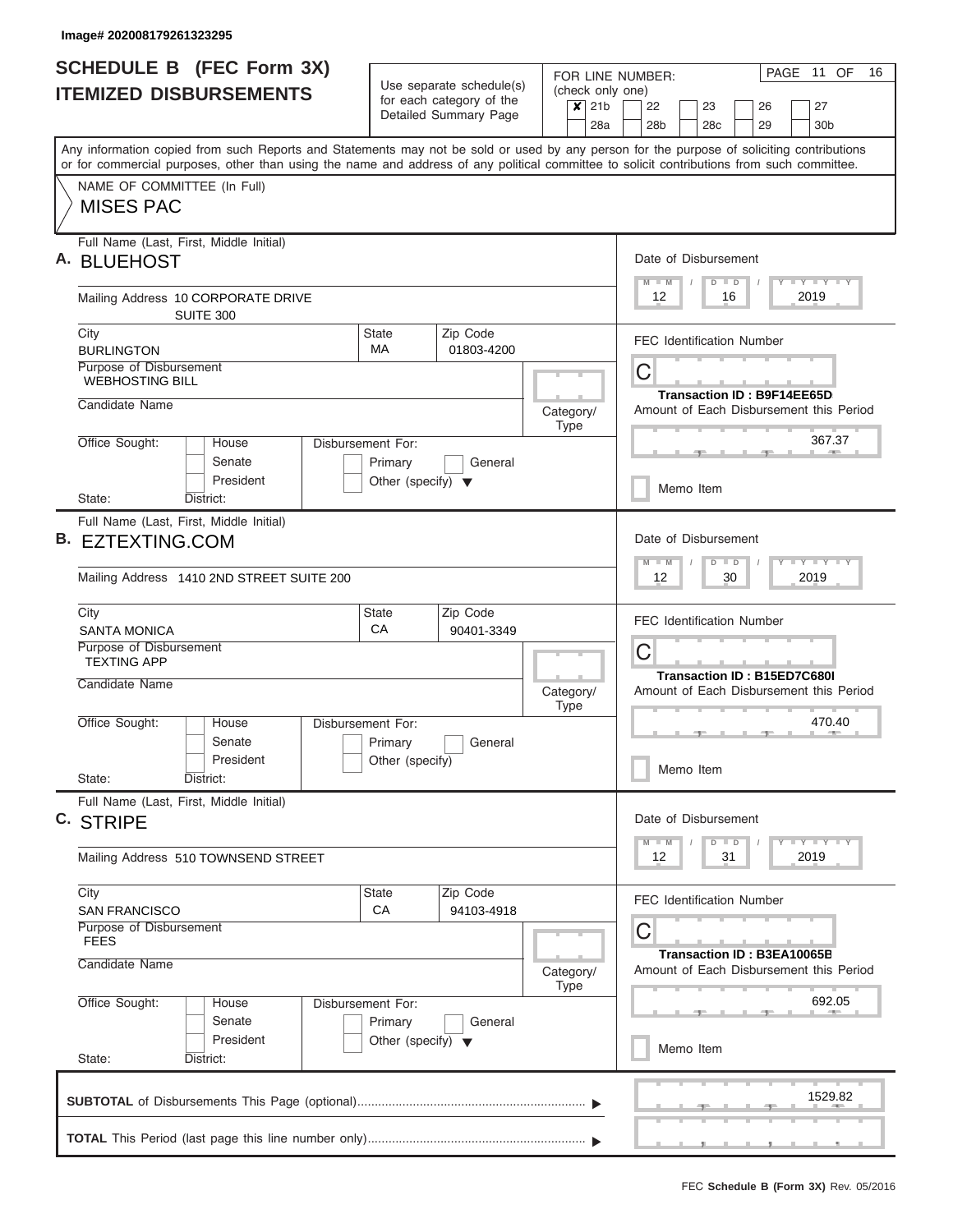| <b>SCHEDULE B (FEC Form 3X)</b>                                                                                                                                                                                                                                                         |                                                                      |                        |           |             | FOR LINE NUMBER: |                                                          |                                        |  |         |  |    |  |  | PAGE 12 OF          | 16 |
|-----------------------------------------------------------------------------------------------------------------------------------------------------------------------------------------------------------------------------------------------------------------------------------------|----------------------------------------------------------------------|------------------------|-----------|-------------|------------------|----------------------------------------------------------|----------------------------------------|--|---------|--|----|--|--|---------------------|----|
| <b>ITEMIZED DISBURSEMENTS</b>                                                                                                                                                                                                                                                           | Use separate schedule(s)<br>for each category of the                 |                        |           |             | $x$ 21b          | (check only one)<br>22<br>23<br>27<br>26                 |                                        |  |         |  |    |  |  |                     |    |
|                                                                                                                                                                                                                                                                                         |                                                                      | Detailed Summary Page  |           |             | 28a              | 28 <sub>b</sub>                                          |                                        |  | 28c     |  | 29 |  |  | 30b                 |    |
| Any information copied from such Reports and Statements may not be sold or used by any person for the purpose of soliciting contributions<br>or for commercial purposes, other than using the name and address of any political committee to solicit contributions from such committee. |                                                                      |                        |           |             |                  |                                                          |                                        |  |         |  |    |  |  |                     |    |
| NAME OF COMMITTEE (In Full)<br><b>MISES PAC</b>                                                                                                                                                                                                                                         |                                                                      |                        |           |             |                  |                                                          |                                        |  |         |  |    |  |  |                     |    |
| Full Name (Last, First, Middle Initial)<br>A. ATLANTIC UNION BANK                                                                                                                                                                                                                       |                                                                      |                        |           |             |                  | Date of Disbursement<br>Y LY LY LY<br>$M - M$<br>$D$ $D$ |                                        |  |         |  |    |  |  |                     |    |
| Mailing Address 1051 EAST CARY STREET<br><b>SUITE 1200</b>                                                                                                                                                                                                                              |                                                                      |                        |           |             |                  | 12                                                       |                                        |  | 31      |  |    |  |  | 2019                |    |
| City<br><b>RICHMOND</b>                                                                                                                                                                                                                                                                 | <b>State</b><br>VA                                                   | Zip Code<br>23219-4044 |           |             |                  | <b>FEC Identification Number</b>                         |                                        |  |         |  |    |  |  |                     |    |
| <b>BANK CHARGES</b>                                                                                                                                                                                                                                                                     | Purpose of Disbursement                                              |                        |           |             |                  |                                                          | C<br><b>Transaction ID: B9B816FFBC</b> |  |         |  |    |  |  |                     |    |
| Candidate Name                                                                                                                                                                                                                                                                          |                                                                      |                        | Category/ | <b>Type</b> |                  | Amount of Each Disbursement this Period                  |                                        |  |         |  |    |  |  |                     |    |
| Office Sought:<br>House<br>Senate<br>President                                                                                                                                                                                                                                          | Disbursement For:<br>Primary<br>Other (specify) $\blacktriangledown$ |                        | 218.94    |             |                  |                                                          |                                        |  |         |  |    |  |  |                     |    |
| State:<br>District:                                                                                                                                                                                                                                                                     |                                                                      |                        |           |             |                  |                                                          | Memo Item                              |  |         |  |    |  |  |                     |    |
| Full Name (Last, First, Middle Initial)<br>В.                                                                                                                                                                                                                                           |                                                                      |                        |           |             |                  | Date of Disbursement<br>$Y = Y = Y = Y$<br>$D$ $D$       |                                        |  |         |  |    |  |  |                     |    |
| <b>Mailing Address</b>                                                                                                                                                                                                                                                                  |                                                                      |                        |           |             |                  |                                                          |                                        |  |         |  |    |  |  |                     |    |
| City                                                                                                                                                                                                                                                                                    | <b>State</b>                                                         | Zip Code               |           |             |                  | <b>FEC Identification Number</b>                         |                                        |  |         |  |    |  |  |                     |    |
| Purpose of Disbursement                                                                                                                                                                                                                                                                 |                                                                      |                        |           |             |                  | C                                                        |                                        |  |         |  |    |  |  |                     |    |
| Candidate Name<br>Category/<br><b>Type</b>                                                                                                                                                                                                                                              |                                                                      |                        |           |             |                  | Amount of Each Disbursement this Period                  |                                        |  |         |  |    |  |  |                     |    |
| Office Sought:<br>House<br>Senate                                                                                                                                                                                                                                                       | Disbursement For:<br>General<br>Primary                              |                        |           |             |                  |                                                          |                                        |  |         |  |    |  |  |                     |    |
| President<br>State:<br>District:                                                                                                                                                                                                                                                        | Other (specify)                                                      |                        |           |             |                  |                                                          | Memo Item                              |  |         |  |    |  |  |                     |    |
| Full Name (Last, First, Middle Initial)<br>C.                                                                                                                                                                                                                                           |                                                                      |                        |           |             |                  | Date of Disbursement                                     |                                        |  |         |  |    |  |  |                     |    |
| <b>Mailing Address</b>                                                                                                                                                                                                                                                                  |                                                                      |                        |           |             |                  |                                                          |                                        |  | $D$ $D$ |  |    |  |  | $Y - Y - Y - Y - Y$ |    |
| City                                                                                                                                                                                                                                                                                    | <b>State</b>                                                         | Zip Code               |           |             |                  | <b>FEC Identification Number</b>                         |                                        |  |         |  |    |  |  |                     |    |
| Purpose of Disbursement                                                                                                                                                                                                                                                                 |                                                                      |                        |           |             |                  | С                                                        |                                        |  |         |  |    |  |  |                     |    |
| Candidate Name                                                                                                                                                                                                                                                                          |                                                                      |                        | Category/ | <b>Type</b> |                  | Amount of Each Disbursement this Period                  |                                        |  |         |  |    |  |  |                     |    |
| Office Sought:<br>House<br>Senate                                                                                                                                                                                                                                                       | Disbursement For:<br>Primary                                         | General                |           |             |                  |                                                          |                                        |  |         |  |    |  |  |                     |    |
| President<br>State:<br>District:                                                                                                                                                                                                                                                        | Other (specify) $\blacktriangledown$                                 |                        |           |             |                  |                                                          | Memo Item                              |  |         |  |    |  |  |                     |    |
|                                                                                                                                                                                                                                                                                         |                                                                      |                        |           |             |                  |                                                          |                                        |  |         |  |    |  |  | 218.94<br>3904.86   |    |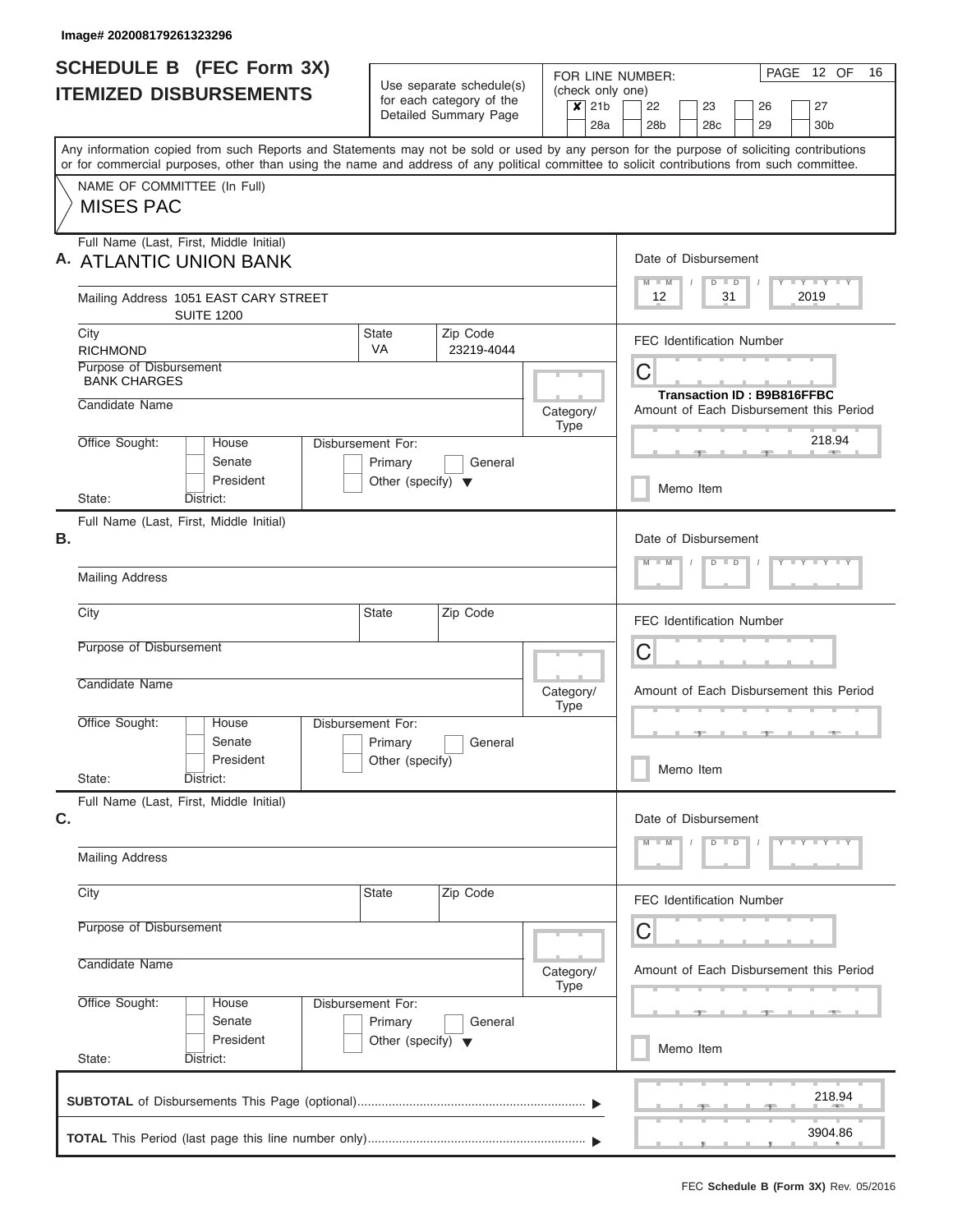$\overline{\phantom{a}}$ 

| <b>SCHEDULE B (FEC Form 3X)</b><br><b>ITEMIZED DISBURSEMENTS</b>                                                                                                                                                                                                                        | Use separate schedule(s)<br>for each category of the<br>Detailed Summary Page                        | FOR LINE NUMBER:<br>(check only one)<br>21 <sub>b</sub><br>28a | 13 OF<br>16<br>PAGE<br>22<br>26<br>27<br>23<br>28 <sub>b</sub><br>28c<br>29<br>30 <sub>b</sub><br>$\boldsymbol{x}$     |  |  |  |  |
|-----------------------------------------------------------------------------------------------------------------------------------------------------------------------------------------------------------------------------------------------------------------------------------------|------------------------------------------------------------------------------------------------------|----------------------------------------------------------------|------------------------------------------------------------------------------------------------------------------------|--|--|--|--|
| Any information copied from such Reports and Statements may not be sold or used by any person for the purpose of soliciting contributions<br>or for commercial purposes, other than using the name and address of any political committee to solicit contributions from such committee. |                                                                                                      |                                                                |                                                                                                                        |  |  |  |  |
| NAME OF COMMITTEE (In Full)<br><b>MISES PAC</b>                                                                                                                                                                                                                                         |                                                                                                      |                                                                |                                                                                                                        |  |  |  |  |
| Full Name (Last, First, Middle Initial)<br>A. CHASE TKACH FOR COUNTY AT LARGE<br>Mailing Address 1767 OAK ORCHARD ROAD                                                                                                                                                                  | Date of Disbursement<br>Y LY LY LY<br>$D$ $D$<br>2019<br>09<br>09                                    |                                                                |                                                                                                                        |  |  |  |  |
| City<br><b>ALBION</b><br>Purpose of Disbursement<br>DIRECT CONTRIBUTION<br>Candidate Name                                                                                                                                                                                               | Zip Code<br><b>State</b><br>NY<br>14411-9005                                                         | Category/                                                      | <b>FEC Identification Number</b><br>Ĉ<br><b>Transaction ID: B6296367C6/</b><br>Amount of Each Disbursement this Period |  |  |  |  |
| Office Sought:<br>House<br>Senate<br>President<br>State:<br>District:                                                                                                                                                                                                                   | Disbursement For: 2019<br>Primary<br>General<br>$\mathsf{x}$<br>Other (specify) $\blacktriangledown$ | <b>Type</b>                                                    | 500.00<br>Memo Item                                                                                                    |  |  |  |  |
| Full Name (Last, First, Middle Initial)<br><b>B. MAJ TOURE FOR COUNCILMAN AT LARGE</b><br>Mailing Address 258 E GIRARD AVENUE                                                                                                                                                           |                                                                                                      |                                                                | Date of Disbursement<br>$T - Y$ $T - Y$ $T - Y$<br>$\overline{D}$<br>$\blacksquare$<br>08<br>2019<br>27                |  |  |  |  |
| City<br>PHILADELPHIA<br>Purpose of Disbursement<br>DIRECT CONTRIBUTION<br>Candidate Name                                                                                                                                                                                                | Zip Code<br><b>State</b><br><b>PA</b><br>19125-3945                                                  | Category/                                                      | <b>FEC Identification Number</b><br>Ĉ<br><b>Transaction ID: BEFF3BA2E0</b><br>Amount of Each Disbursement this Period  |  |  |  |  |
| Office Sought:<br>House<br>Senate<br>President<br>State:<br>District:                                                                                                                                                                                                                   | Disbursement For: 2019<br>Primary<br>General<br>×<br>Other (specify)                                 | <b>Type</b>                                                    | 1000.00<br>Memo Item                                                                                                   |  |  |  |  |
| Full Name (Last, First, Middle Initial)<br>C. BOWEN FOR CHERRY HILL TOWN COUNCIL<br>Mailing Address P.O. BOX 3333                                                                                                                                                                       |                                                                                                      |                                                                | Date of Disbursement<br>$Y - Y - Y - Y - I - Y$<br>$M$ $M$<br>$D$ $D$<br>2019<br>08<br>27                              |  |  |  |  |
| City<br><b>CHERRY HILL</b><br>Purpose of Disbursement<br><b>DIRECT CONTRIBUTION</b><br>Candidate Name                                                                                                                                                                                   | <b>State</b><br>Zip Code<br>NJ<br>08034-0318                                                         | Category/<br>Type                                              | <b>FEC Identification Number</b><br>Ĉ<br><b>Transaction ID: BA3F5618DE</b><br>Amount of Each Disbursement this Period  |  |  |  |  |
| Office Sought:<br>House<br>Senate<br>President<br>State:<br>District:                                                                                                                                                                                                                   | Disbursement For: 2019<br>Primary<br>General<br>×<br>Other (specify) $\blacktriangledown$            |                                                                | 995.00<br>Memo Item                                                                                                    |  |  |  |  |
|                                                                                                                                                                                                                                                                                         |                                                                                                      |                                                                | 2495.00                                                                                                                |  |  |  |  |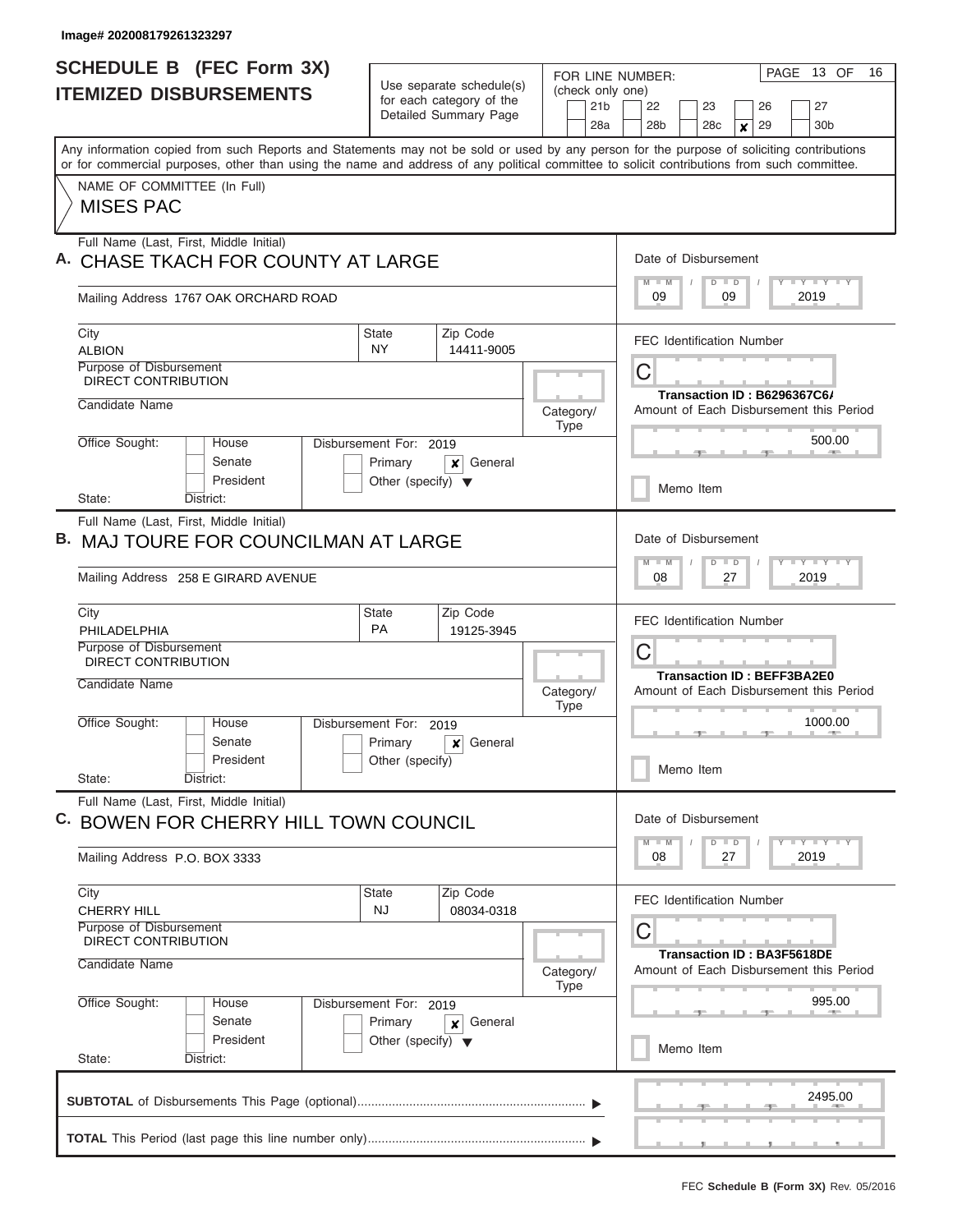| <b>SCHEDULE B (FEC Form 3X)</b><br><b>ITEMIZED DISBURSEMENTS</b>                                                                                                                                                                                                                        | Use separate schedule(s)                                                                  | FOR LINE NUMBER:<br>(check only one)                                                            | 14 OF<br>16<br>PAGE                                                                                                         |  |  |  |  |  |
|-----------------------------------------------------------------------------------------------------------------------------------------------------------------------------------------------------------------------------------------------------------------------------------------|-------------------------------------------------------------------------------------------|-------------------------------------------------------------------------------------------------|-----------------------------------------------------------------------------------------------------------------------------|--|--|--|--|--|
|                                                                                                                                                                                                                                                                                         | for each category of the<br>Detailed Summary Page                                         | 21 <sub>b</sub><br>28a                                                                          | 22<br>23<br>26<br>27<br>28 <sub>b</sub><br>28 <sub>c</sub><br>29<br>30 <sub>b</sub><br>$\boldsymbol{x}$                     |  |  |  |  |  |
| Any information copied from such Reports and Statements may not be sold or used by any person for the purpose of soliciting contributions<br>or for commercial purposes, other than using the name and address of any political committee to solicit contributions from such committee. |                                                                                           |                                                                                                 |                                                                                                                             |  |  |  |  |  |
| NAME OF COMMITTEE (In Full)<br><b>MISES PAC</b>                                                                                                                                                                                                                                         |                                                                                           |                                                                                                 |                                                                                                                             |  |  |  |  |  |
| Full Name (Last, First, Middle Initial)<br><b>JOSHUA SMITH FOR LNC CHAIR</b>                                                                                                                                                                                                            | Date of Disbursement<br>$T - Y = T - Y$<br>$\overline{\mathsf{M}}$<br>$D$ $D$             |                                                                                                 |                                                                                                                             |  |  |  |  |  |
| Mailing Address 412 BAYVIEW DRIVE                                                                                                                                                                                                                                                       |                                                                                           |                                                                                                 | 11<br>18<br>2019                                                                                                            |  |  |  |  |  |
| City<br><b>OAKLEY</b>                                                                                                                                                                                                                                                                   | Zip Code<br><b>State</b><br>CA<br>94561-3228                                              |                                                                                                 | <b>FEC Identification Number</b>                                                                                            |  |  |  |  |  |
| Purpose of Disbursement<br>DIRECT CONTRIBUTION<br>Candidate Name                                                                                                                                                                                                                        |                                                                                           | C<br><b>Transaction ID: BD8F163557I</b><br>Amount of Each Disbursement this Period<br>Category/ |                                                                                                                             |  |  |  |  |  |
| Office Sought:<br>House<br>Senate                                                                                                                                                                                                                                                       | <b>Type</b><br>Disbursement For: 2020<br>Primary<br>General<br>x                          |                                                                                                 |                                                                                                                             |  |  |  |  |  |
| President<br>State:<br>District:                                                                                                                                                                                                                                                        | Other (specify) $\blacktriangledown$                                                      |                                                                                                 | Memo Item                                                                                                                   |  |  |  |  |  |
| Full Name (Last, First, Middle Initial)<br>SHANE LEMLER FOR VINCENNES CITY COUNCIL<br>Mailing Address 208 S 8TH STREET                                                                                                                                                                  |                                                                                           |                                                                                                 | Date of Disbursement<br>$-1$ $-1$ $-1$ $-1$ $-1$<br>M<br>D<br>$\blacksquare$<br>10<br>21<br>2019                            |  |  |  |  |  |
| City<br><b>VINCENNES</b>                                                                                                                                                                                                                                                                | Zip Code<br><b>State</b><br>IN<br>47591-2804                                              |                                                                                                 | <b>FEC Identification Number</b>                                                                                            |  |  |  |  |  |
| Purpose of Disbursement<br>DIRECT CONTRIBUTION                                                                                                                                                                                                                                          |                                                                                           | $\mathsf C$<br><b>Transaction ID: B3AB12F5EE</b>                                                |                                                                                                                             |  |  |  |  |  |
| Candidate Name                                                                                                                                                                                                                                                                          |                                                                                           | Category/<br><b>Type</b>                                                                        | Amount of Each Disbursement this Period                                                                                     |  |  |  |  |  |
| Office Sought:<br>House<br>Disbursement For: 2019<br>Senate<br>President<br>State:<br>District:                                                                                                                                                                                         |                                                                                           | 250.00<br>Memo Item                                                                             |                                                                                                                             |  |  |  |  |  |
| Full Name (Last, First, Middle Initial)<br>C. JENNIFER FLOWER FOR PRAIRIE TWP BOARD OF TRUSTEES                                                                                                                                                                                         |                                                                                           |                                                                                                 | Date of Disbursement<br>$\mathbf{I}$ $\mathbf{Y}$ $\mathbf{I}$ $\mathbf{Y}$ $\mathbf{I}$ $\mathbf{Y}$<br>$M - M$<br>$D$ $D$ |  |  |  |  |  |
| Mailing Address 8524 BLUE LAKE AVENUE                                                                                                                                                                                                                                                   |                                                                                           |                                                                                                 | 10<br>09<br>2019                                                                                                            |  |  |  |  |  |
| City<br><b>GALLOWAY</b><br>Purpose of Disbursement                                                                                                                                                                                                                                      | <b>State</b><br>Zip Code<br>OH<br>43119-9409                                              |                                                                                                 | <b>FEC Identification Number</b>                                                                                            |  |  |  |  |  |
| DIRECT CONTRIBUTION<br>Candidate Name                                                                                                                                                                                                                                                   |                                                                                           | Category/<br>Type                                                                               | С<br><b>Transaction ID: BF9A3A8376</b><br>Amount of Each Disbursement this Period                                           |  |  |  |  |  |
| Office Sought:<br>House<br>Senate<br>President                                                                                                                                                                                                                                          | Disbursement For: 2019<br>Primary<br>General<br>x<br>Other (specify) $\blacktriangledown$ |                                                                                                 | 250.00<br>Memo Item                                                                                                         |  |  |  |  |  |
| State:<br>District:                                                                                                                                                                                                                                                                     |                                                                                           |                                                                                                 |                                                                                                                             |  |  |  |  |  |
|                                                                                                                                                                                                                                                                                         |                                                                                           |                                                                                                 |                                                                                                                             |  |  |  |  |  |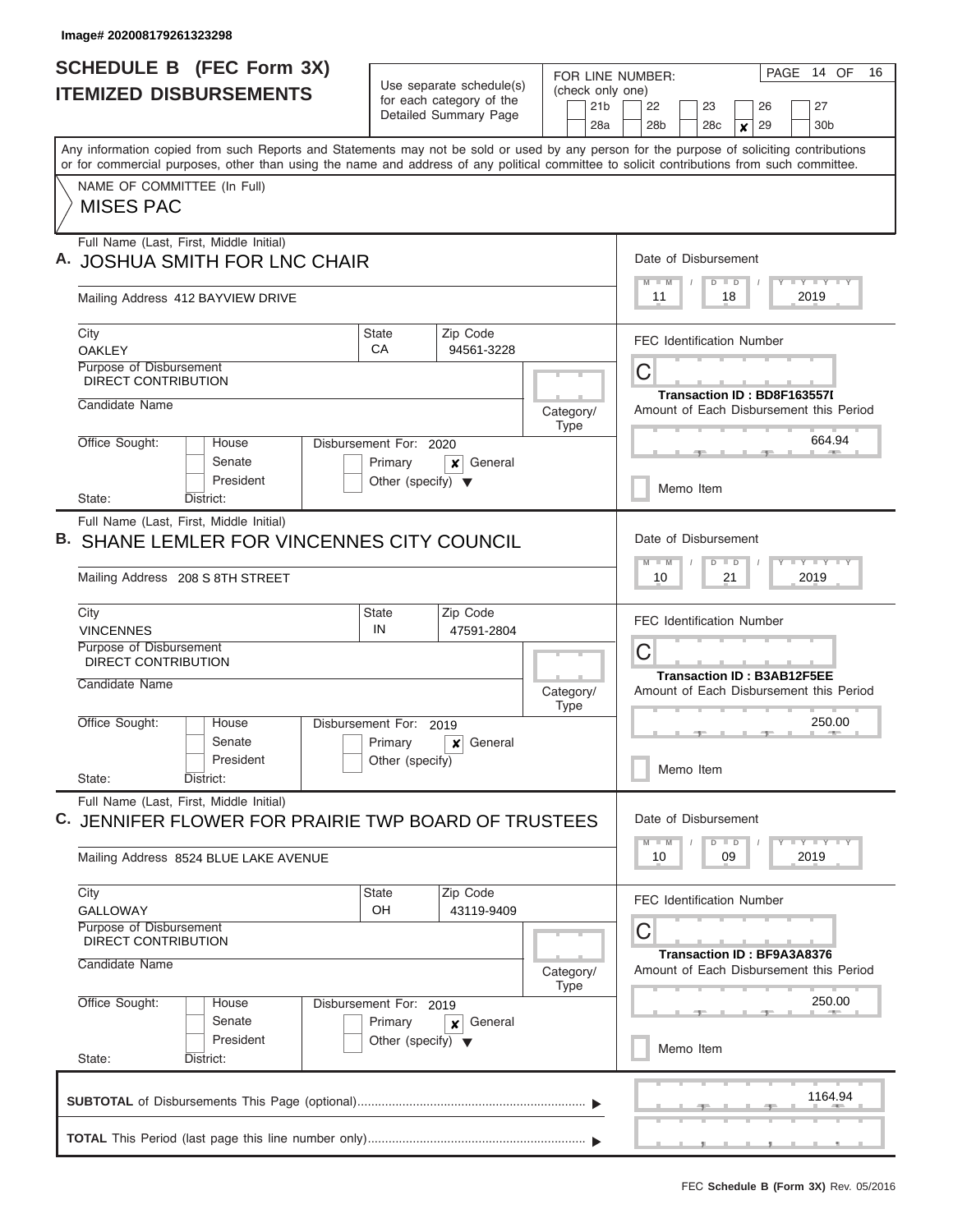| <b>SCHEDULE B (FEC Form 3X)</b><br><b>ITEMIZED DISBURSEMENTS</b>                                                                                                                                                                                                                        |                                                                           | Use separate schedule(s)                          | PAGE 15 OF<br>FOR LINE NUMBER:<br>(check only one) |                                                                                          |  |  |  |  |  |
|-----------------------------------------------------------------------------------------------------------------------------------------------------------------------------------------------------------------------------------------------------------------------------------------|---------------------------------------------------------------------------|---------------------------------------------------|----------------------------------------------------|------------------------------------------------------------------------------------------|--|--|--|--|--|
|                                                                                                                                                                                                                                                                                         |                                                                           | for each category of the<br>Detailed Summary Page | 21 <sub>b</sub><br>28a                             | 26<br>27<br>22<br>23<br>30 <sub>b</sub><br>28 <sub>b</sub><br>28 <sub>c</sub><br>29<br>× |  |  |  |  |  |
| Any information copied from such Reports and Statements may not be sold or used by any person for the purpose of soliciting contributions<br>or for commercial purposes, other than using the name and address of any political committee to solicit contributions from such committee. |                                                                           |                                                   |                                                    |                                                                                          |  |  |  |  |  |
| NAME OF COMMITTEE (In Full)<br><b>MISES PAC</b>                                                                                                                                                                                                                                         |                                                                           |                                                   |                                                    |                                                                                          |  |  |  |  |  |
| Full Name (Last, First, Middle Initial)<br>A. ADAM THOMPSON FOR MURRAY CITY COUNCIL                                                                                                                                                                                                     |                                                                           |                                                   |                                                    | Date of Disbursement<br><b>LYLYLY</b><br>$\Box$<br>09<br>09<br>2019                      |  |  |  |  |  |
| Mailing Address 831 E THREE FOUNTAINS DRIVE UNIT 2                                                                                                                                                                                                                                      |                                                                           |                                                   |                                                    |                                                                                          |  |  |  |  |  |
| City<br><b>SALT LAKE CITY</b>                                                                                                                                                                                                                                                           | <b>State</b><br>UT                                                        | Zip Code<br>84107-5266                            |                                                    | <b>FEC Identification Number</b>                                                         |  |  |  |  |  |
| Purpose of Disbursement<br><b>DIRECT CONTRIBUTION</b>                                                                                                                                                                                                                                   |                                                                           |                                                   |                                                    | С<br>Transaction ID: B7F3D16002!                                                         |  |  |  |  |  |
| Candidate Name                                                                                                                                                                                                                                                                          |                                                                           |                                                   | Category/<br><b>Type</b>                           | Amount of Each Disbursement this Period                                                  |  |  |  |  |  |
| Office Sought:<br>House<br>Senate<br>President                                                                                                                                                                                                                                          | Disbursement For: 2019<br>Primary<br>Other (specify) $\blacktriangledown$ | General<br>x                                      |                                                    | 524.80                                                                                   |  |  |  |  |  |
| State:<br>District:                                                                                                                                                                                                                                                                     |                                                                           |                                                   |                                                    | Memo Item                                                                                |  |  |  |  |  |
| Full Name (Last, First, Middle Initial)<br>B. ROBERT LEIST FOR COSHOCTON CITY COUNCIL                                                                                                                                                                                                   |                                                                           |                                                   |                                                    | Date of Disbursement<br><b>LY LY</b><br>M<br>$\Box$                                      |  |  |  |  |  |
| Mailing Address 2099 BUENA VISTA DRIVE                                                                                                                                                                                                                                                  |                                                                           |                                                   |                                                    | 2019<br>09<br>09                                                                         |  |  |  |  |  |
| City<br>COSHOCTON                                                                                                                                                                                                                                                                       | <b>State</b><br>OH                                                        | Zip Code<br>43812-3012                            |                                                    | <b>FEC Identification Number</b>                                                         |  |  |  |  |  |
| Purpose of Disbursement<br>DIRECT CONTRIBUTION                                                                                                                                                                                                                                          |                                                                           |                                                   |                                                    | С<br>Transaction ID: B1A4AD0CC/                                                          |  |  |  |  |  |
| Candidate Name                                                                                                                                                                                                                                                                          |                                                                           |                                                   | Category/<br><b>Type</b>                           | Amount of Each Disbursement this Period                                                  |  |  |  |  |  |
| Office Sought:<br>House<br>Senate                                                                                                                                                                                                                                                       | Disbursement For: 2019<br>Primary                                         | General<br>$\pmb{\times}$                         |                                                    | 1024.46                                                                                  |  |  |  |  |  |
| President<br>State:<br>District:                                                                                                                                                                                                                                                        | Other (specify)                                                           |                                                   |                                                    | Memo Item                                                                                |  |  |  |  |  |
| Full Name (Last, First, Middle Initial)<br>C. KALISH MORROW FOR HANFORD CITY COUNCIL                                                                                                                                                                                                    |                                                                           |                                                   |                                                    | Date of Disbursement                                                                     |  |  |  |  |  |
| Mailing Address 1963 ROLAND DRIVE                                                                                                                                                                                                                                                       |                                                                           |                                                   |                                                    | $Y$ $Y$ $Y$ $Y$ $Y$<br>$D$ $D$<br>$M - M$<br>09<br>09<br>2019                            |  |  |  |  |  |
| City<br><b>HANFORD</b>                                                                                                                                                                                                                                                                  | <b>State</b><br>CA                                                        | Zip Code<br>93230-1937                            |                                                    | <b>FEC Identification Number</b>                                                         |  |  |  |  |  |
| Purpose of Disbursement<br><b>DIRECT CONTRIBUTION</b><br>Candidate Name                                                                                                                                                                                                                 |                                                                           |                                                   | Category/                                          | C<br>Transaction ID: B1D98B19B0<br>Amount of Each Disbursement this Period               |  |  |  |  |  |
| Office Sought:<br>House                                                                                                                                                                                                                                                                 | Disbursement For: 2020                                                    |                                                   | <b>Type</b>                                        | 750.00                                                                                   |  |  |  |  |  |
| Senate<br>President                                                                                                                                                                                                                                                                     | Primary<br>Other (specify) $\blacktriangledown$                           | General<br>×                                      |                                                    | Memo Item                                                                                |  |  |  |  |  |
| State:<br>District:                                                                                                                                                                                                                                                                     |                                                                           |                                                   |                                                    |                                                                                          |  |  |  |  |  |
|                                                                                                                                                                                                                                                                                         |                                                                           |                                                   |                                                    | <b>The Company's</b><br>2299.26                                                          |  |  |  |  |  |
|                                                                                                                                                                                                                                                                                         |                                                                           |                                                   |                                                    |                                                                                          |  |  |  |  |  |
|                                                                                                                                                                                                                                                                                         |                                                                           |                                                   |                                                    |                                                                                          |  |  |  |  |  |